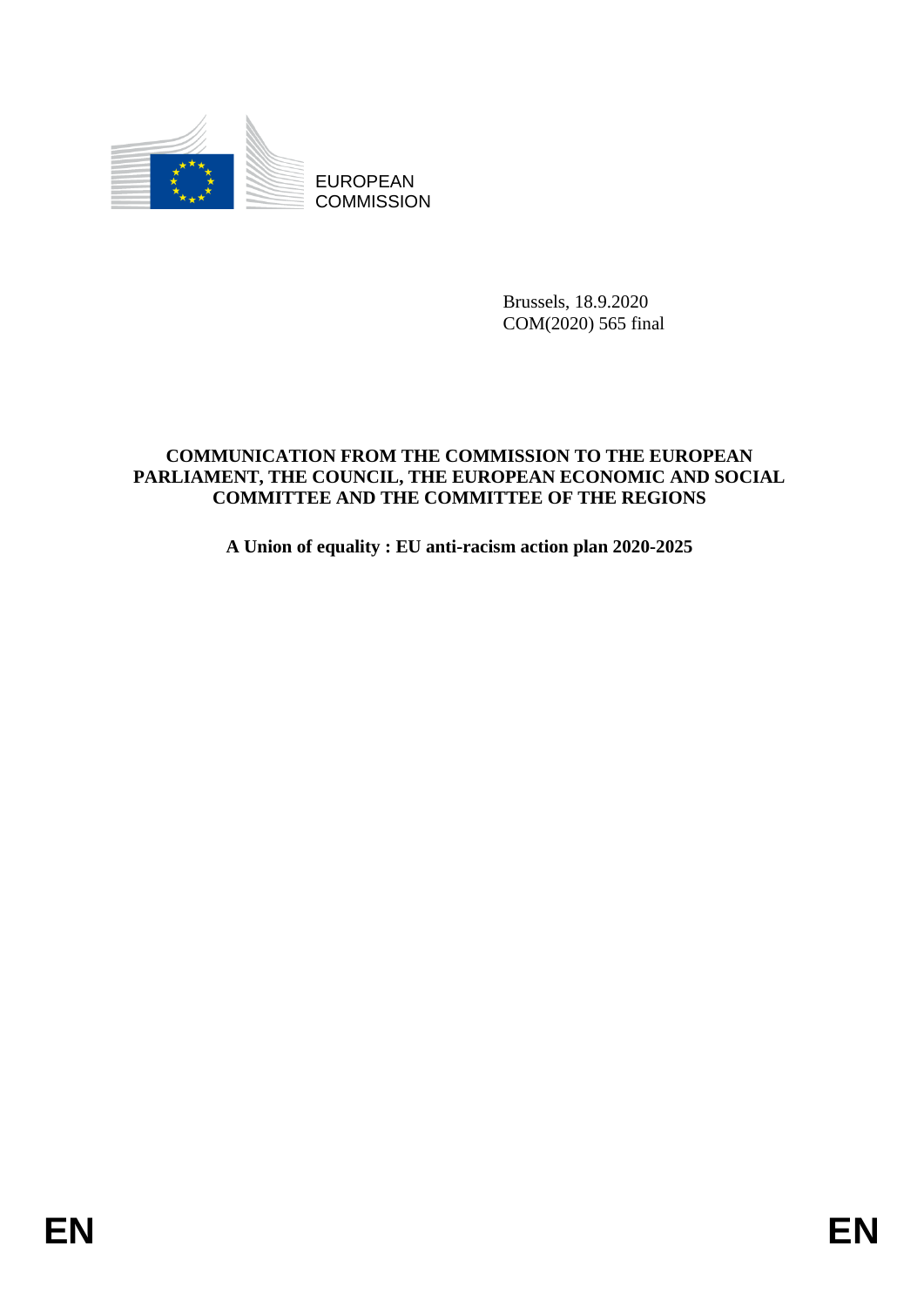*We need to talk about racism. And we need to act. It is always possible to change direction if there is a will to do so. I am glad to live in a society that condemns racism. But we should not stop there. The motto of our European Union is: 'United in diversity'. Our task it to live up to these words, and to fulfil their meaning.* 

*Commission President von der Leyen (speech to the European Parliament, 17 June 2020)*

# **1. Introduction: living up to 'United in diversity'**

Discrimination on the grounds of racial or ethnic origin<sup>1</sup> is prohibited in the European Union (EU). Yet such discrimination persists in our society. It is not enough to be against racism. We have to be active against it.

Racism<sup>2</sup> damages society in many different ways. Most directly, it means that a large number of people living in Europe face discrimination, affecting their human dignity, their life opportunities, their prosperity and their well-being, and often also their personal safety. Discrimination also means a failure to uphold core EU values. Everyone in the EU should be able to enjoy their fundamental rights and freedoms, and equal participation in society, irrespective of their racial<sup>3</sup> or ethnic origin<sup>4</sup>. Our social, political and economic strength comes from our unity in diversity – racism weakens us all. The EU can and must do more to ensure equal treatment and equality for all.

There is now a moment of reckoning. Over half of Europeans believe that such discrimination is widespread in their country<sup>5</sup>. The conflict between our values of equality and the reality of ingrained racism cannot be ignored: the global Black Lives Matter movement has acted as a stark reminder. It is time to acknowledge and act against the prevalence of racism and racial discrimination, to consider what we can do, engaging at local, national, EU and international levels. The EU is built on diversity and on fostering a society of pluralism, tolerance and non-discrimination: we need to act not only out of responsibility, but also to be true to our values. Upholding values starts at home, in our own institution. The Commission will take measures to significantly improve the diversity of its staff and ensure that all can equally thrive and contribute in the working environment.

Racism comes in different forms. Overt expressions of individual racism and racial discrimination are the most obvious. All too often, racial or ethnic origin is used as a ground to discriminate – the COVID-19 pandemic and the aftermath of terrorist attacks are just the most recent cases where blame has been unjustly directed at people with a minority racial or ethnic background. People of Asian and African descent, Muslims, Jewish and Roma people have all suffered from intolerance. But other, less explicit forms of racism and racial discrimination, such as those based on unconscious bias, can be equally damaging. Racist and

<sup>1</sup> Direct and indirect discrimination based on racial or ethnic origin is defined in Article 2 of Council Directive 2000/43/EC of 29 June 2000 implementing the principle of equal treatment between persons irrespective of racial or ethnic origin (the 'Racial Equality Directive').

According to the Council of Europe's European Commission against Racism and Intolerance, racism "shall mean the belief that a ground such as "race", colour, language, religion, nationality or national or ethnic origin justifies contempt for a person or a group of persons, or the notion of superiority of a person or a group of persons".

<sup>&</sup>lt;sup>3</sup> The use of the term 'racial origin' does not imply an acceptance of theories that attempt to determine the existence of separate human races.

<sup>4</sup> On the notion of ethnicity, see judgment of 16 July 2015, *CHEZ Razpredelenie Bulgaria*, C‑83/14, EU:C:2015:480, paragraph 46.

 $5$  Eurobarometer 2019; Discrimination in the EU.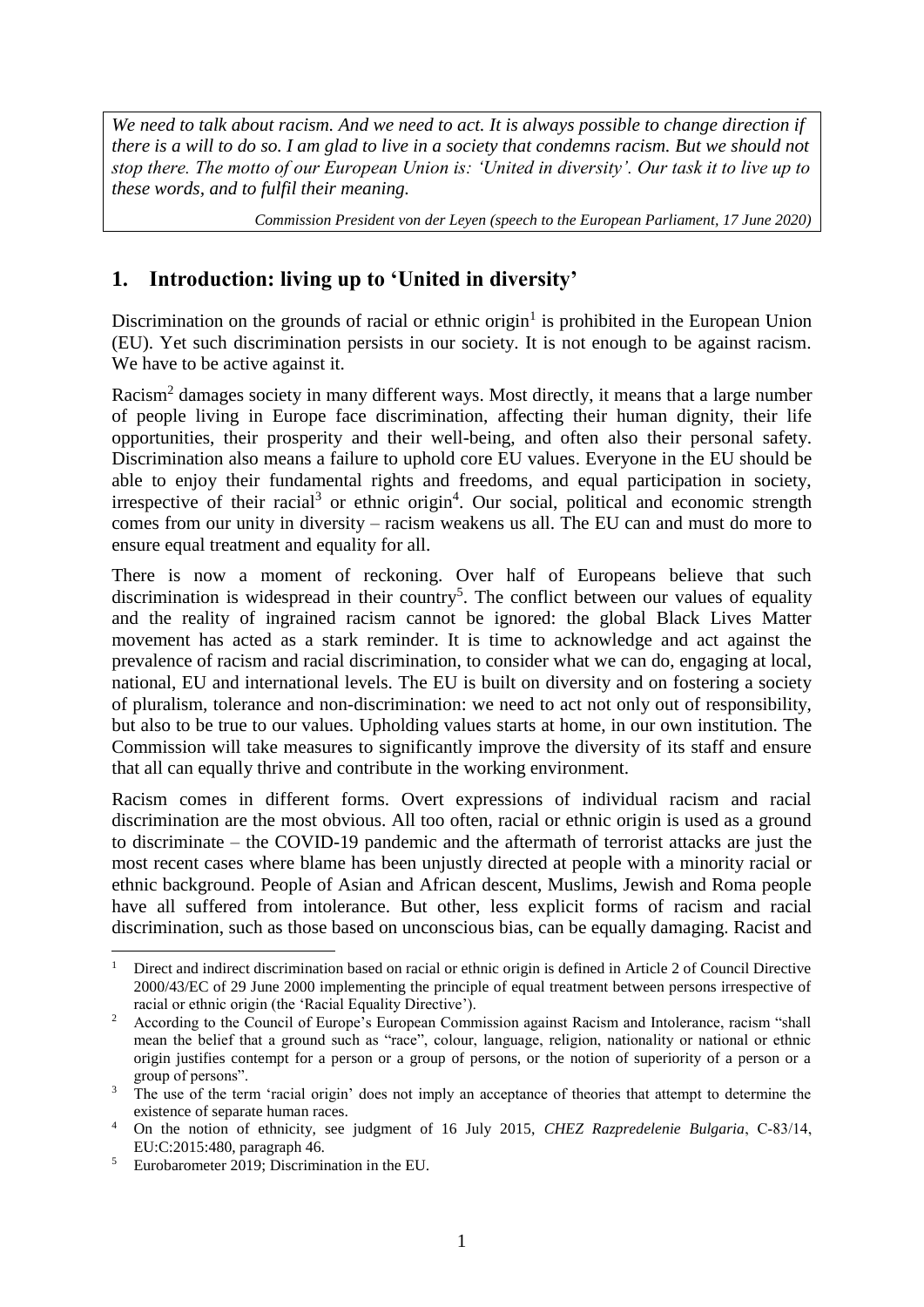discriminatory behaviours can be embedded in social, financial and political institutions, impacting on the levers of power and on policy-making. This structural racism perpetuates the barriers placed in the way of citizens solely due to their racial or ethnic origin. Every day, people affected by racism can feel its impact on their access to jobs, healthcare, housing, financing or education, as well as cases of violence.

There are different forms of racism, for example anti-black racism, antigypsyism, antisemitism and anti-Asian racism, that link to religion or belief in cases such anti-Muslim hatred. All share the reality that the value of a person is undermined by stereotypes based on prejudice. In addition to religion or belief, racism can also be combined with discrimination and hatred on other grounds, including gender, sexual orientation, age, and disability or against migrants. This needs to be taken into account through an intersectional<sup>6</sup> approach.

The EU has legal instruments in place and a comprehensive policy to build a true Union of equality. This is now being reinforced in specific areas of equality<sup>7</sup>. The Commission will complement these thematic efforts by putting forward an overarching strategy to make sure that the EU Charter of Fundamental Rights is applied effectively in Member States and that charter rights, including equality and non-discrimination, are a reality for all.

This action plan sets out a series of measures to step up action, to help lift the voices of people with a minority racial or ethnic background, and to bring together actors at all levels in a common endeavour to address racism more effectively and build a life free from racism and discrimination for all.

#### PEOPLE FEEL MOSTLY DISCRIMINATED BASED ON THEIR ETHNIC ORIGIN IN ACCESS TO  $A10k$ 22% North African descent **Roma** Sub-Saharan African descent  $790h$  $230h$  $120<sub>h</sub>$ Work Housing Education Goods & services **HAVE ALREADY FELT DISCRIMINATION** *Source: FRA (2017a), [Second European Union Minorities and Discrimination Survey –](https://fra.europa.eu/en/publication/2017/second-european-union-minorities-and-discrimination-survey-main-results) main results*

# **2. Racism by individuals – tackling the damage to people and society**

<sup>1</sup> <sup>6</sup> According to Article 10 of the Treaty on the Functioning of the European Union (TFEU), when 'defining and implementing its policies and activities, the Union shall aim to combat discrimination based on sex, racial or ethnic origin, religion or belief, disability, age or sexual orientation'. The European Institute for Gender Equality defines 'intersectionality' as an 'analytical tool for studying, understanding and responding to the ways in which sex and gender intersect with other personal characteristics/identities, and how these intersections contribute to unique experiences of discrimination'. This definition applies equally to any form of discrimination.

<sup>7</sup> These include the Communication [A Union of Equality: Gender Equality Strategy 2020-2025,](https://eur-lex.europa.eu/legal-content/EN/TXT/?uri=COM%3A2020%3A152%3AFIN) (COM(2020)152 final), as well as targeted approaches for Roma and LGBTI+ equality to follow this autumn. In addition, an EU action plan on integration and inclusion is planned for 2020, a new disability rights strategy for 2021 as well as work against antisemitism.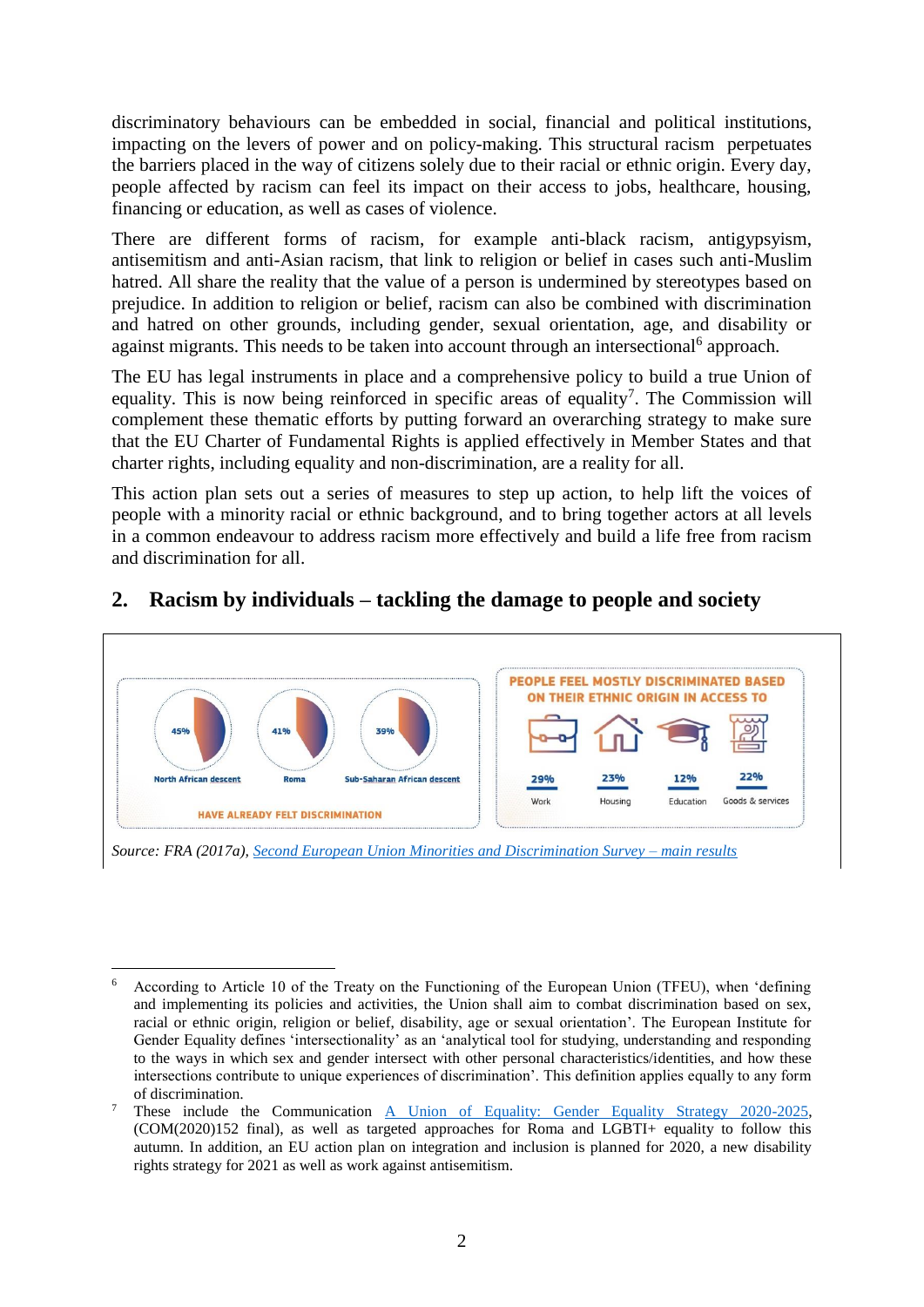The EU Agency for Fundamental Rights (FRA) has conducted a wide range of surveys pointing to **high levels of discrimination in the EU**<sup>8</sup> . These have also identified the areas of life where racial discrimination is felt most strongly.

Discrimination in the labour market is a concern not only when looking for a job but also at work where 22% of respondents felt discriminated against due to their ethnic origin or immigrant background.

The triggers for discrimination when trying to rent or buy an apartment or house seeking were names (44%), followed by skin colour or physical appearance (40%), and citizenship (22%). As regards **access to goods and services** (public administration, public transport, shops, restaurants, etc.), Roma people (28%) and people of North African descent (27%) faced the highest level of discrimination. Racial discrimination was less common in **healthcare** (3% in the past year), though with major differences between different groups: discrimination was highest among Roma people (8%), who also have a lower life expectancy compared to the general population.

Survey data also show that racial considerations influence the likelihood of being **stopped by the police**. Of the 14 % of the people surveyed who said they had been stopped by the police in the last year, 40 % perceived that the last stop was because of their ethnic origin or immigrant background.

Overall, 3 % of respondents stated that they experienced **racist violence** in the past year, with another 24 % experiencing **racist harassment** in that period<sup>9</sup>. Nearly half (47%) of Jewish respondents worried about becoming a victim of an antisemitic verbal insult or harassment, while over one third (40%) worry about being physically attacked in public spaces<sup>10</sup>. Hate-motivated violence and **harassment** often remains unreported, however. FRA survey data on people of African descent show, for example, that nearly two thirds (64 %) of victims of racist violence did not report the most recent incident they experienced to the police or any other organisation or service<sup>11</sup>.

# **2.1. Tackling racism and racial discrimination through legislation: review and action**

Today, action to combat discrimination, racism, xenophobia, and other types of intolerance at European level rests on an established EU legal framework. It is based on a number of provisions of the Treaties<sup>12</sup> as well as the general principles of non-discrimination and equality, also reaffirmed in the EU Charter of Fundamental Rights<sup>13</sup>.

While countering racism requires determined action across many fields, the protection offered by the law is critical. A comprehensive system of protection against discrimination requires first and foremost the effective enforcement of the legal framework, to ensure that individual rights and obligations are respected in practice. It also means ensuring that there are no gaps in this protection. Recent events highlighting racial tensions have raised concerns that the legal protections against racial or ethnic discrimination are not effectively implemented. This is also linked to concerns about the relationship between law enforcement bodies and minorities (see below section 2.2).

<sup>8</sup> The figures in the box feature the following FRA surveys: [Second European Union Minorities and](https://fra.europa.eu/en/publication/2017/second-european-union-minorities-and-discrimination-survey-main-results)  [Discrimination Survey –](https://fra.europa.eu/en/publication/2017/second-european-union-minorities-and-discrimination-survey-main-results) main results (2017); Second European Union Minorities and Discrimination Survey. Muslims – Selected findings (2017); Experiences and perceptions of antisemitism - Second survey on discrimination and hate crime against Jews in the EU (2018); [Second European Union Minorities and](https://fra.europa.eu/en/publication/2016/second-european-union-minorities-and-discrimination-survey-roma-selected-findings)  [Discrimination Survey Roma –](https://fra.europa.eu/en/publication/2016/second-european-union-minorities-and-discrimination-survey-roma-selected-findings) Selected findings (2016); [Being Black in the EU](https://fra.europa.eu/en/publication/2018/being-black-eu) (2018).

<sup>9</sup> FRA: [Second European Union Minorities and Discrimination Survey –](https://fra.europa.eu/en/publication/2017/second-european-union-minorities-and-discrimination-survey-main-results) main results (2017).

<sup>&</sup>lt;sup>10</sup> FRA: Experiences and perceptions of antisemitism - Second survey on discrimination and hate crime against Jews in the EU (2018).

<sup>&</sup>lt;sup>11</sup> FRA: [Being Black in the EU](https://fra.europa.eu/en/publication/2018/being-black-eu) (2018).

<sup>&</sup>lt;sup>12</sup> Articles 2 and 10 of the Treaty on European Union (TEU), Articles 19 and 67(3) TFEU.

<sup>&</sup>lt;sup>13</sup> In particular, Articles 20 and 21.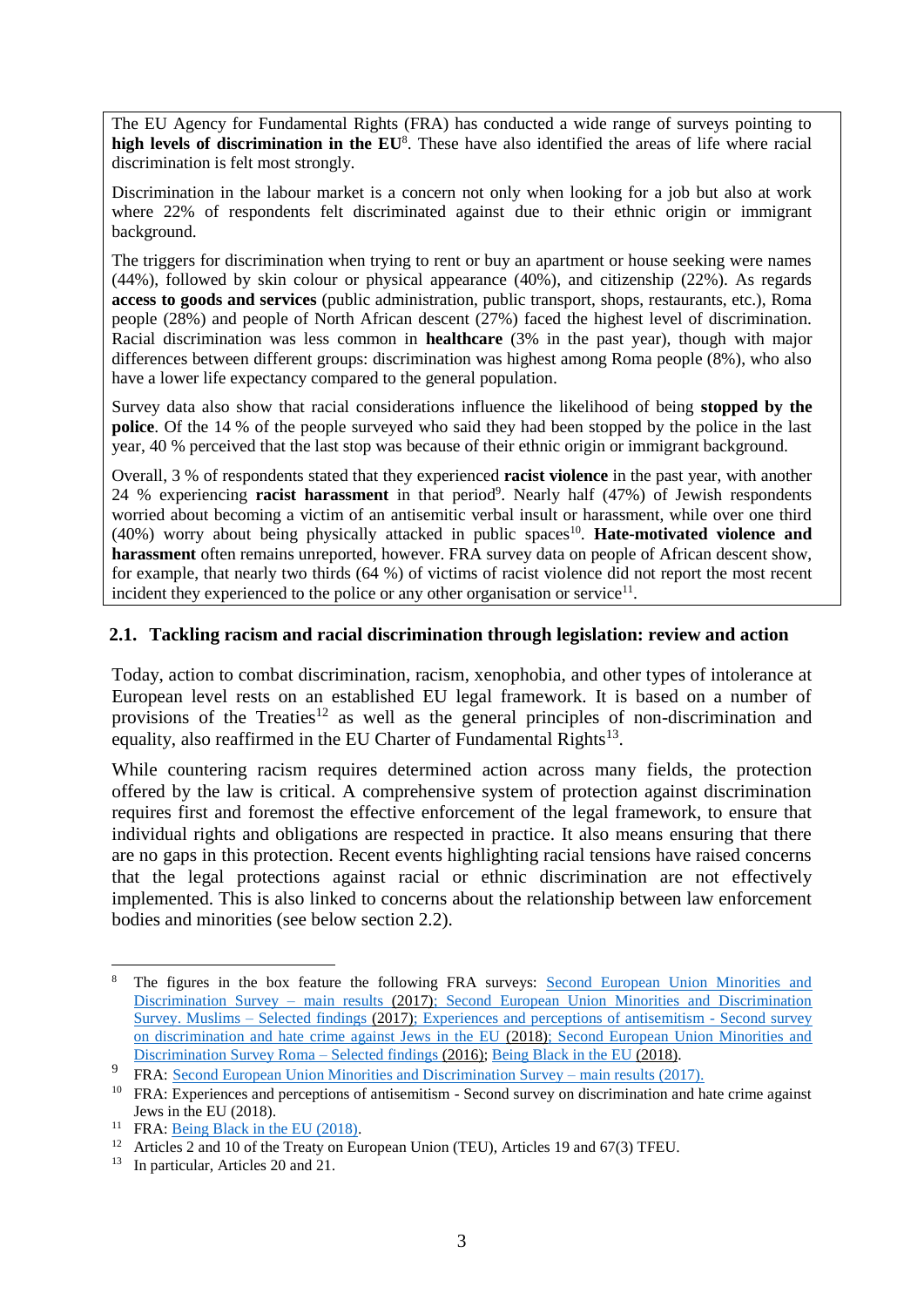The Commission will undertake a **comprehensive assessment** of the existing legal framework to determine how to improve implementation, whether it remains fit for purpose, and whether there are gaps to be filled. This assessment will draw on the ongoing monitoring of the transposition and implementation of EU legislation, in particular its regular dialogue with Member States and its upcoming report on the implementation of the Racial Equality Directive. Stakeholder feedback, in particular from those representing the concerns of the persons affected by racism and racial discrimination, will also be essential to identify what needs to change to maximise the extent and impact of EU action.

# *Racial Equality Directive and equality bodies*

The Racial Equality Directive<sup>14</sup> has shaped the legal protection against discrimination on the grounds of racial or ethnic origin for over two decades. It prohibits direct and indirect discrimination on the grounds of racial or ethnic origin in the areas of employment and occupation, education, social protection including healthcare, social advantage, and access to and supply of goods and services available to the public, including housing. In recent years, the Commission has reinforced the **monitoring of its implementation**. A particular focus was put on discrimination against Roma children in education. In 2021, the Commission will **report on the application<sup>15</sup> of the Directive and would follow up with any possible**  legislation by 2022. The report will assess what lessons should be drawn from the Directive's implementation and identify any gaps: one area to be looked at specifically in the context of possible new legislation is **law enforcement**<sup>16</sup>. The report will also help to inform continued action to prioritise **infringement proceedings** that have a major impact.

The Directive requires all Member States to designate a body to provide independent assistance to victims of discrimination, promote equality, conduct independent surveys, and issue independent reports and recommendations. These **equality bodies** are essential for ensuring that individuals and groups facing discrimination can enjoy their rights in full: they should be able to effectively perform the tasks assigned to them under EU legislation. EU law, however, leaves discretion to Member States on the powers and functioning of equality bodies. This results in major differences between national equality bodies, which the Commission sought to mitigate in a Recommendation on standards for equality bodies in 2018<sup>17</sup>. The **role and independence of equality bodies** and the potential need for new **legislation to strengthen the role of these bodies** will be an important theme in the 2021 report.

The Commission also encourages Member States to enable **strategic litigation<sup>18</sup>** at national level, in line with the Commission's Recommendation on standards for equality bodies and in accordance with their national procedural rules. Strategic litigation is key for raising public awareness and advancing in the clarification and protection of human rights.

Currently, EU anti-discrimination legislation beyond the spheres of employment, occupational and vocational training only applies to sex and racial or ethnic origin<sup>19</sup>. There is

<sup>&</sup>lt;u>.</u> <sup>14</sup> Council Directive 2000/43/EC.

<sup>&</sup>lt;sup>15</sup> This report will be presented jointly with the report on Council Directive 2000/78/EC of 27 November 2000 establishing a general framework for equal treatment in employment and occupation.

<sup>&</sup>lt;sup>16</sup> See section 2.2 on countering discrimination by law enforcement authorities.<br><sup>17</sup> Commission Becommondation (EU)2018/051 of 22 June 2018 on standards to

Commission Recommendation (EU)2018/951 of 22 June 2018 on standards for equality bodies.

<sup>&</sup>lt;sup>18</sup> Strategic litigation is used to select suitable cases ('test cases') to bring to court in order to achieve a specific outcome. The intention is that these legal proceedings will have a positive broader impact on law and policy development as well as setting a precedent for the outcome in similar cases.

<sup>&</sup>lt;sup>19</sup> Council Directive 2000/43/EC of 29 June 2000 implementing the principle of equal treatment between persons irrespective of racial or ethnic origin; Council Directive 2004/113/EC of 13 December 2004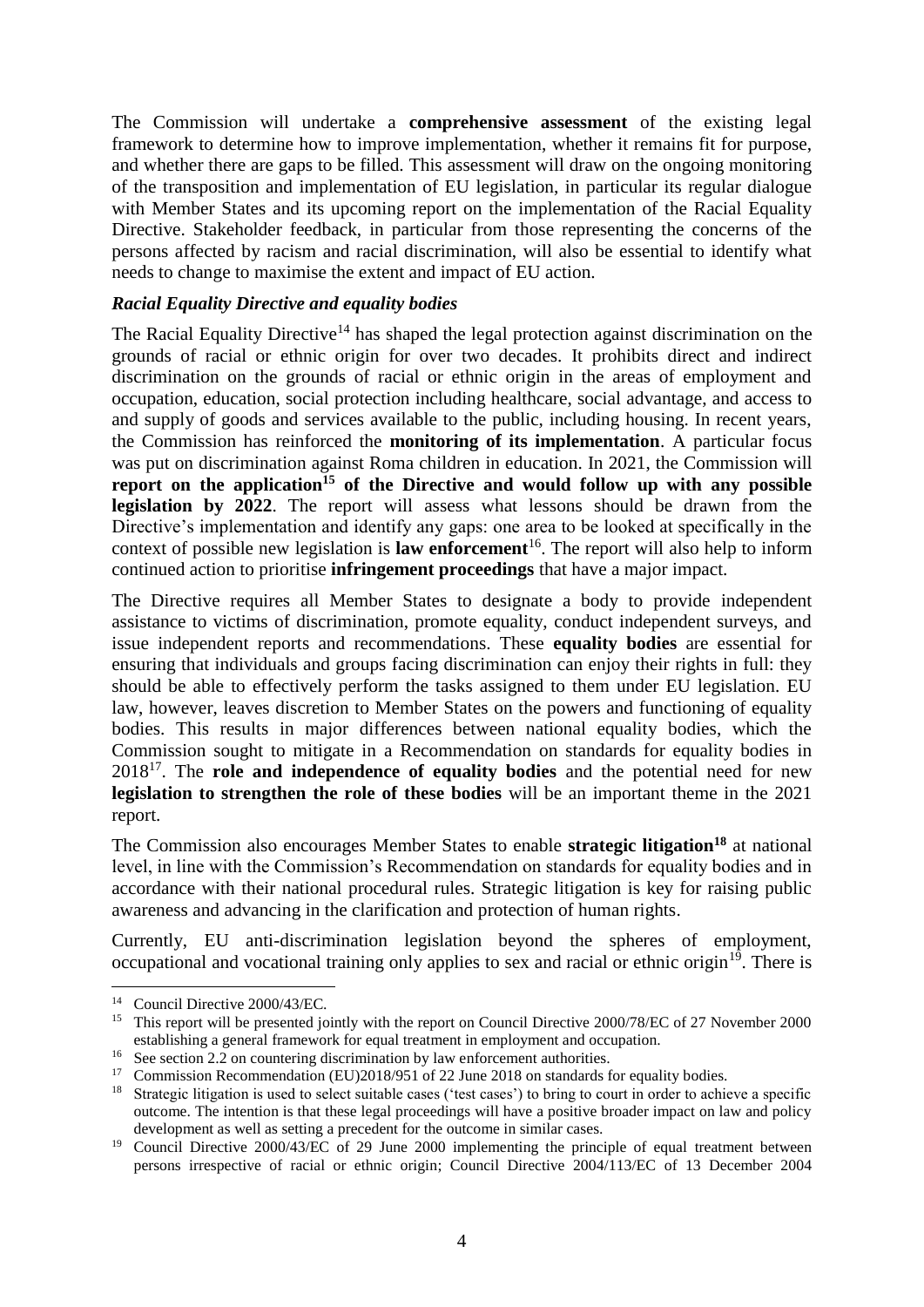no horizontal approach covering all grounds of discrimination. To close the gaps in protection against any form of discrimination, the Commission will continue to encourage progress towards the required unanimity in the Council to adopt its **2008 proposal to implement equal treatment between persons irrespective of religion or belief, disability, age or**  sexual orientation<sup>20</sup>.

# *Framework Decision on combating racism and xenophobia and other legal means to combat racism*

The **Framework Decision on combating racism and xenophobia by means of criminal law<sup>21</sup>** aims to ensure that serious manifestations of racism and xenophobia are punishable by effective, proportionate and dissuasive criminal penalties throughout the EU. The effective implementation of this instrument is key for ensuring that hate speech and hate crimes receive an effective criminal response and that victims of crimes are recognised and provided with an effective remedy. The Framework Decision is complemented by the **Victims' Rights Directive**<sup>22</sup>, which amongst other things aims to ensure justice, protection and support for victims of hate crimes and hate speech.

Since  $2014^{23}$ , the Commission has monitored the transposition of the Framework Decision in the legal systems of the EU Member States. Serious concerns exist about the extent to which national criminal codes correctly criminalise hate speech and hate crimes. As a matter of priority, the Commission will make a comprehensive effort to ensure a **full and correct transposition and implementation** of the Framework Decision across the EU, particularly where the definition of hate speech or the criminalisation of hate crime are not correctly transposed into national law and where necessary launch infringement procedures.

Racism is also experienced online. The Framework Decision requires Member States to criminalise public incitement to violence or hatred, on the grounds of colour, religion, descent or national or racial or ethnic origin, including when committed online. Yet still **illegal hate**  speech online continues to increase and racist hate speech is a common occurance<sup>24</sup>. Four years ago the Commission launched the code of conduct on countering illegal hate speech online, with a voluntary commitment by information technology (IT) platforms to review and if necessary remove illegal hate speech content<sup>25</sup>. The fifth evaluation on the code shows that

<u>.</u>

implementing the principle of equal treatment between men and women in the access to and supply of goods and services.

<sup>20</sup> COM(2008) 426 final.

<sup>&</sup>lt;sup>21</sup> Council Framework Decision [2008/913/JHA](https://eur-lex.europa.eu/legal-content/EN/AUTO/?uri=celex:32008F0913) of 28 November 2008 on combating racism and xenophobia by means of criminal law. This requires Member States to criminalise the public incitement to violence or hatred, on grounds of race, colour, religion, descent or national or ethnic origin (including online).

<sup>&</sup>lt;sup>22</sup> Directive 2012/29/EU requires Member States to ensure a fair and non-discriminatory treatment of victims of crime, with particular attention to victims of crime committed with a bias or discriminatory motive. See the 2017 paper on key principles of victims' support for the links between the Victims' Rights Directive and the protection afforded against hate crimes; [http://ec.europa.eu/newsroom/just/document.cfm?doc\\_id=48874](http://ec.europa.eu/newsroom/just/document.cfm?doc_id=48874)

<sup>&</sup>lt;sup>23</sup> On 1 December 2014, the Commission acquired powers to oversee the transposition of framework decisions by Member States, including this instrument. See also the 2014 Report from the Commission to the European Parliament and the Council on the implementation of Council Framework Decision 2008/913/JHA on combating certain forms and expressions of racism and xenophobia by means of criminal law (COM (2014) 27 final).

<sup>&</sup>lt;sup>24</sup> A Eurobarometer conducted in 2016 showed that almost half of the people that participate in online discussions hesitate to engage in online debates because of hate and threats: [https://ec.europa.eu/digital](https://ec.europa.eu/digital-single-market/en/news/media-pluralism-and-democracy-special-eurobarometer-452)[single-market/en/news/media-pluralism-and-democracy-special-eurobarometer-452](https://ec.europa.eu/digital-single-market/en/news/media-pluralism-and-democracy-special-eurobarometer-452)

<sup>&</sup>lt;sup>25</sup> The experience gathered under the code of conduct informed the work of the Commission on the Recommendation of 1 March 2018 on measures to effectively tackle illegal content online (C (2018) 1177).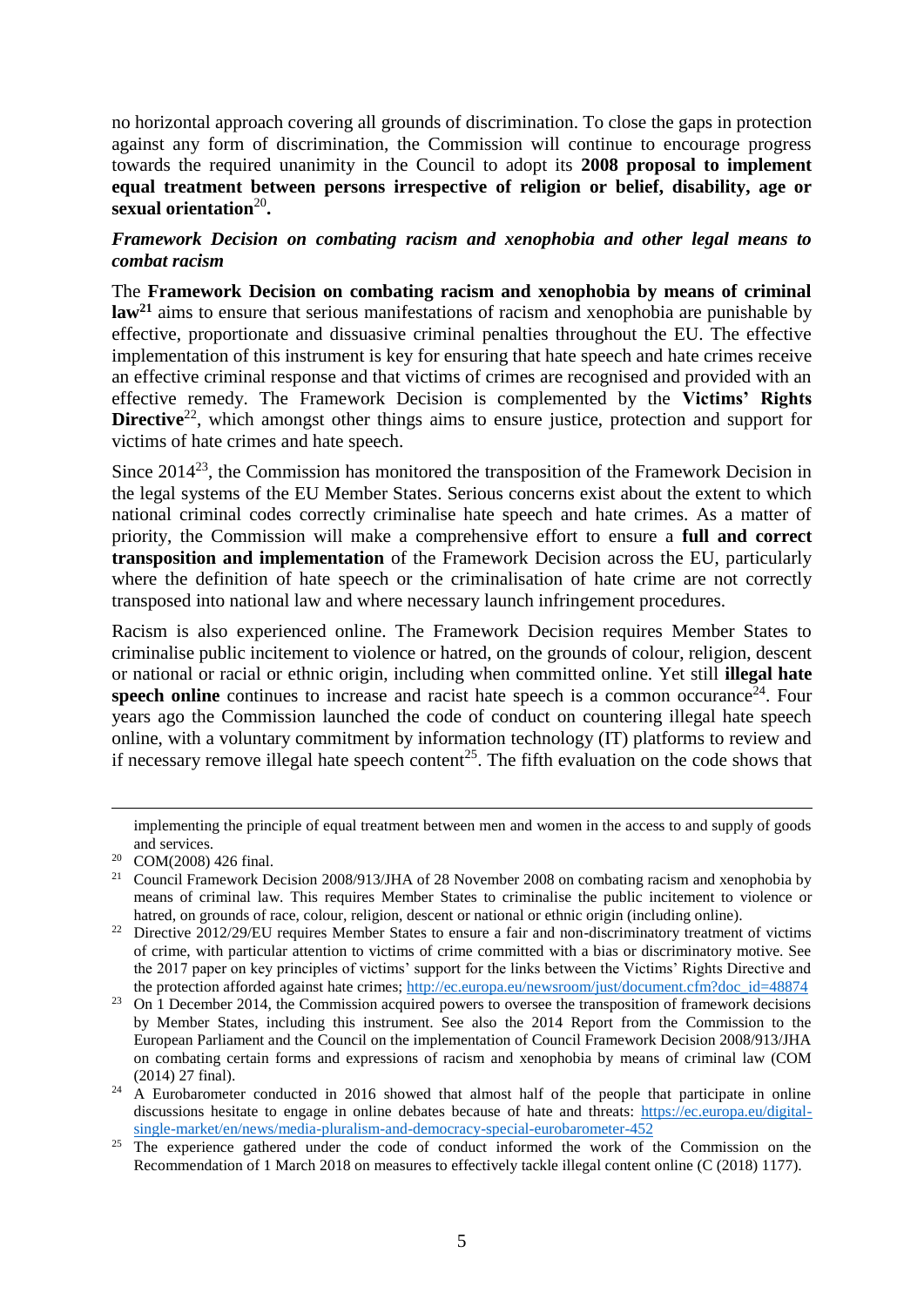considerable progress has been achieved on removing online hate speech<sup>26</sup>, platforms still need to improve on transparency and feedback to users. The Commission will continue to cooperate with IT companies and extend these efforts to other social media platforms, including those that are mainly used by children and adolescents, as well as continuing to promote practical steps to counter online hate speech and promote acceptance of diversity.

A next step will come with the **digital services act,** which would increase and harmonise the responsibilities of online platforms and information service providers and reinforce the oversight of platforms' content policies in the  $EU^{27}$ . Options under consideration include obligations to put in place notice and action systems as well as reporting and transparency obligations requiring platforms to provide information on how they deal with illegal content including hate speech. This would not only promote content moderation policies that safeguard freedom of expression online, but also offer a basis for gathering data on the extent and types of racist hate speech online, helping civil society and policymakers to formulate policies that effectively target racism.

Under the umbrella of the EU Internet Forum, the Commission is working with Member States and internet companies on a reference list of prohibited violent extremist symbols and groups to be used on a voluntary basis to inform their content moderation policies. It is to be presented at the EU Internet Forum Ministerial in December 2020.

The **Audiovisual Media Services Directive**<sup>28</sup> sets out requirements protecting users of audiovisual media services and video sharing platforms from incitement to violence or hatred, as well as from discriminatory audiovisual commercial communications. It also obliges video sharing platforms to take appropriate measures to protect users from racist and xenophobic content.

It should be emphasised that any measures that limit the right to freedom of expression must respect the requirements set out in Articles 11 and 52 of the Charter of Fundamental Rights, where applicable, and the constitutional traditions of the Member States.

The Commission will:

1

- report on the implementation of the Racial Equality Directive in 2021;
- present, by 2022, any legislation required to address shortcomings, including to strengthen the role and independence of equality bodies;
- ensure a full and correct transposition and implementation of the Framework Decision on racism and xenophobia across the EU, including through infringement procedures.

The Commission encourages the Member States to:

- ensure that EU law is fully transposed and properly applied in Member States;
- swiftly reach an agreement on the 2008 Commission proposal to implement equal treatment between persons irrespective of religion or belief, disability, age or sexual orientation.

<sup>&</sup>lt;sup>26</sup> According to the results of the latest monitoring exercise published by the Commission in June 2020, IT companies assess 90% of flagged content within 24 hours and remove 71% of the content deemed to be illegal hate speech. More details, including grounds for reported hatred is available at: [https://ec.europa.eu/info/sites/info/files/codeofconduct\\_2020\\_factsheet\\_12.pdf](https://ec.europa.eu/info/sites/info/files/codeofconduct_2020_factsheet_12.pdf)

<sup>&</sup>lt;sup>27</sup> Communication [Shaping Europe's digital future -](https://eur-lex.europa.eu/legal-content/EN/TXT/?qid=1598456462256&uri=CELEX:52020DC0067) COM(2020) 67

<sup>&</sup>lt;sup>28</sup> Directive (EU) 2018/1808 of 14 November 2018 amending Directive 2010/13/EU on the coordination of certain provisions laid down by law, regulation or administrative action in Member States concerning the provision of audiovisual media services (Audiovisual Media Services Directive). The Directive encourages the use of co-regulation and self-regulation, to the extent permitted by the Member States' legal systems.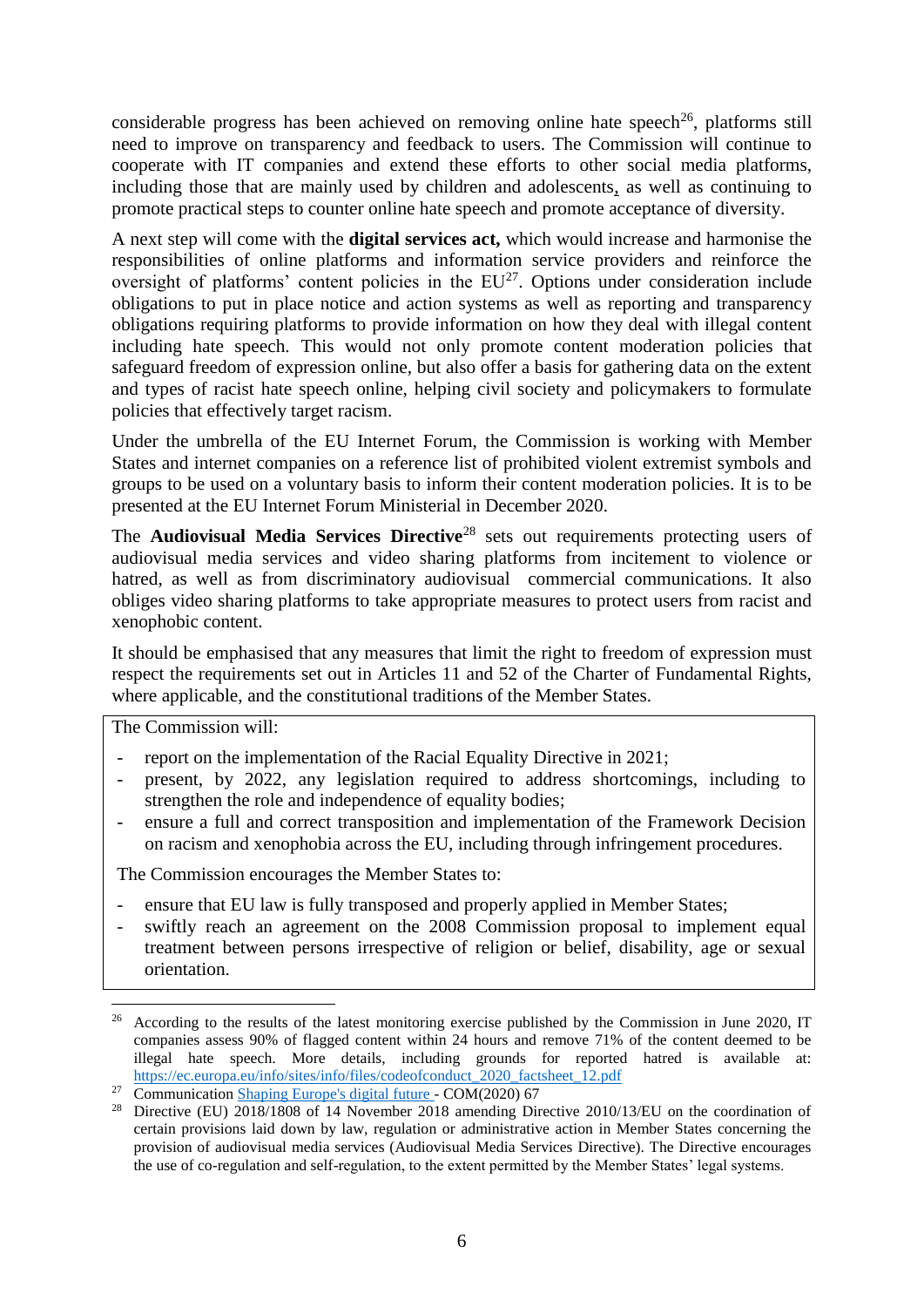# **2.2. Beyond EU legislation - doing more to tackle racism in everyday life**

#### *Countering discrimination by law enforcement authorities*

Efficient policing and respect for fundamental rights are complementary. Law enforcement authorities are key actors in ensuring that law is obeyed and that security is ensured. Recognising diversity and ensuring fair law enforcement is essential to fighting racism. However, reports of discrimination are long standing: the FRA has included unlawful profiling and police action in its research<sup>29</sup>. Such discrimination can damage trust in the authorities and lead to other negative outcomes, such as underreporting of crimes and resistance to public authority.

EU agencies, such as the FRA and the Agency for Law Enforcement Training (CEPOL) have already contributed significant resources<sup>30</sup> to enhance the capacity of Member States to ensure that fundamental rights and principles are respected by state actors, in particular in the area of non-discrimination. International organisations have also contributed to that objective $31$ .

Profiling is commonly, and legitimately, used by law enforcement officers to prevent, investigate and prosecute criminal offences. However, **profiling that results in**  discrimination<sup>32</sup> on the basis of special categories of personal data, such as data revealing racial or ethnic origin, is illegal<sup>33</sup>. In July 2020, the Council of Europe's European Commission against Racism and Intolerance (ECRI) specifically warned against racial profiling<sup>34</sup>.

Through the High level group on combating racism, xenophobia and other forms of intolerance, the Commission will support Member States in preventing discriminatory attitudes within law enforcement, developing the necessary skills for investigation and prosecution against hate crimes and ensuring a fair and adequate treatment of victims<sup>35</sup>. This will include a mapping of the main gaps and needs in EU Member States, and training action to detect and prosecute hate crime. The FRA will be invited to collect and disseminate good practices promoting **fair policing**, building on their existing training manual<sup>36</sup> and guide on preventing unlawful profiling $37$ . The agency should also continue to gather and publish data on police attitudes towards minorities. CEPOL should step up its work on comprehensive training packages on human rights, ethics and racism, and sharpen awareness of fair and

<sup>&</sup>lt;sup>29</sup> Second European Union Minorities and Discrimination Survey – main results (2017)

<sup>&</sup>lt;sup>30</sup> See, for example, an overview of the resources and initiatives to support hate crime training programmes in the EU Member States, available at: [http://ec.europa.eu/newsroom/document.cfm?doc\\_id=43147](http://ec.europa.eu/newsroom/document.cfm?doc_id=43147)

<sup>&</sup>lt;sup>31</sup> Council of Europe; OSCE Office for Democratic Institutions and Human Rights.

<sup>&</sup>lt;sup>32</sup> 'Profiling' involves categorising people according to their (perceived) personal characteristics, which can include racial or ethnic origin, skin colour, religion or nationality. While police officers can consider such characteristics when stopping an individual, they cannot use any of these characteristics as the sole or main criterion to stop the individual. Profiling that is based solely or mainly on one or more protected characteristics amounts to direct discrimination, and therefore violates the individual's rights and freedoms and is unlawful (FRA (2018), [Preventing unlawful profiling today and in the future: a guide\)](https://fra.europa.eu/en/publication/2018/preventing-unlawful-profiling-today-and-future-guide).

<sup>33</sup> Article 11(3) of Directive (EU) 2016/680 of 27 April 2016 on the protection of natural persons with regard to the processing of personal data by competent authorities for the purposes of the prevention, investigation, detection or prosecution of criminal offences or the execution of criminal penalties.

<sup>34</sup> See: [https://www.coe.int/en/web/european-commission-against-racism-and-intolerance/-/ecri-warns-against](https://www.coe.int/en/web/european-commission-against-racism-and-intolerance/-/ecri-warns-against-racial-profiling-in-policing-and-calls-for-a-systemic-response-to-address-racism-in-all-areas)[racial-profiling-in-policing-and-calls-for-a-systemic-response-to-address-racism-in-all-areas](https://www.coe.int/en/web/european-commission-against-racism-and-intolerance/-/ecri-warns-against-racial-profiling-in-policing-and-calls-for-a-systemic-response-to-address-racism-in-all-areas)

<sup>&</sup>lt;sup>35</sup> In particular through the new workstream developed by the Commission's Working group on hate crime training and capacity building for national law enforcement.

 $36$  FRA (2013), Fundamental rights-based police training  $- A$  manual for police trainers.

<sup>37</sup> FRA (2018), [Preventing unlawful profiling today and in the future: a guide.](https://fra.europa.eu/en/publication/2018/preventing-unlawful-profiling-today-and-future-guide)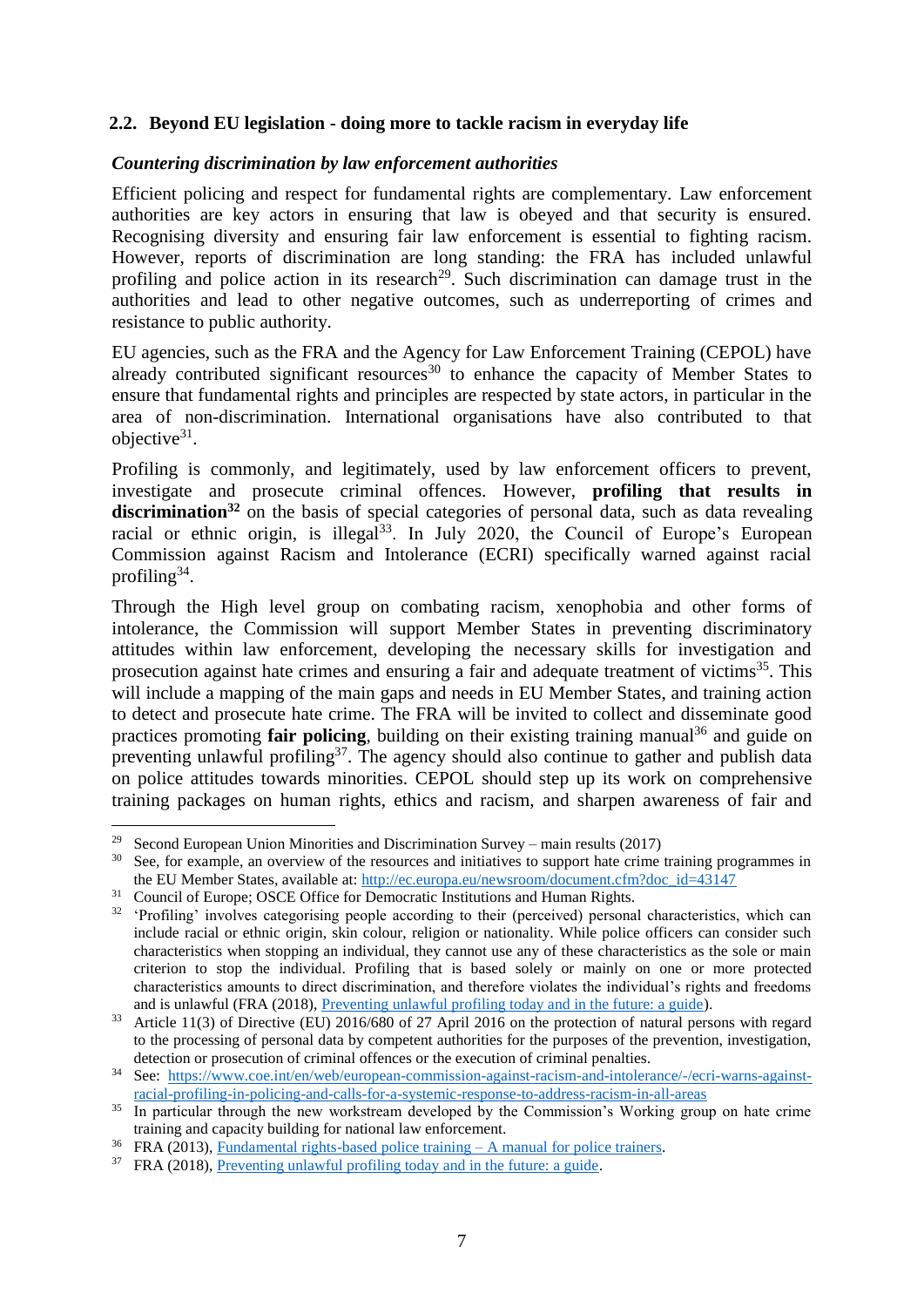inclusive policing among mid-level and senior police officers and law enforcement representatives<sup>38</sup>.

**Under-reporting** of hate crime with a racist motive<sup>39</sup> is a serious obstacle to law enforcement and policy-making. The recent EU strategy on victims' rights<sup>40</sup> acknowledges that victims of crime belonging to disadvantaged or vulnerable communities or minorities may have low trust in public authorities, which prevents them from reporting crime. A safe environment for victims to report crime is one of the strategy's five key priorities. Diversity among staff in law enforcement services and inclusive policing can reinforce the level of trust in law enforcement authorities and thus improve crime reporting. ECRI strongly encouraged Member States to develop recruitment procedures which ensure that the composition of the police reflects the diversity of the population, as well as frameworks for dialogue between the police and members of minority groups. Trust and confidence are key to enhance the cooperation of all and hence the efficacy of law enforcement. The existing Working group on hate crime recording, data collection and encouraging reporting will **develop key guiding principles** on how to encourage victims to report hate crime, and FRA will issue a **report on encouraging hate crime reporting** in 2021.

### *Safety and security*

Some Member States have taken action to ban racist groups and their symbols, often under hate crime, hate speech or terrorism legislation, or have established criminal sanctions linked to the denial of crimes against humanity and/or the nazi and fascist period as well as propaganda for terrorist groups. The Commission will work together with Member States towards a better common understanding on how to address violent extremist groups. This includes a **mapping of national responses** to violent extremism to be presented to the relevant Council working groups in November 2020. Work with Member States will continue to identify gaps, best practices and recommendations in tackling violent extremism, to be presented in in early 2021.

Better protection of places where people congregate must be ensured. Although primarily an issue for Member States, the Commission has stepped up its efforts under the 2017 action plan to support the protection of public spaces<sup>41</sup>. In recent years, both in Europe and worldwide, several terrorist attacks targeted people in places of worship, often motivated by racial hatred<sup>42</sup>. The **security union strategy**<sup>43</sup> explained how the Commission would work with both the private sector and regional and local authorities to minimise the risks to people in public spaces.

<sup>&</sup>lt;u>.</u> <sup>38</sup> For example, the European Police Chiefs Convention. A summer academy for mid-level police officers and future leaders could also be organised by CEPOL.

<sup>&</sup>lt;sup>39</sup> According to the [Second European Union Minorities and Discrimination Survey –](https://fra.europa.eu/en/publication/2017/second-european-union-minorities-and-discrimination-survey-main-results) main results (2017), 28% of respondents who experienced hate-motivated physical attacks reported the most recent incident of hatemotivated violence in the five years before the survey to the police or to another organisation or service. Reasons for under-reporting identified in FRA surveys include a feeling that reporting would not change anything (34%) and a lack of trust in or fear of the police (28%). FRA (2018)[, Being Black in the EU.](https://fra.europa.eu/en/publication/2018/being-black-eu)

<sup>40</sup> COM(2020) 258 final.

<sup>&</sup>lt;sup>41</sup> COM (2017) 612 final. The Commission provides a platform for exchange on good practices in the EU Forum on the protection of public spaces and provides funding for the protection of public spaces.

<sup>&</sup>lt;sup>42</sup> For instance, the Christchurch, New Zealand, mosque attacks in March 2019, the attacks on churches in Sri Lanka in April 2019 or the synagogue shooting in Halle, Germany, in October 2019.

<sup>43</sup> COM(2020) 605 final.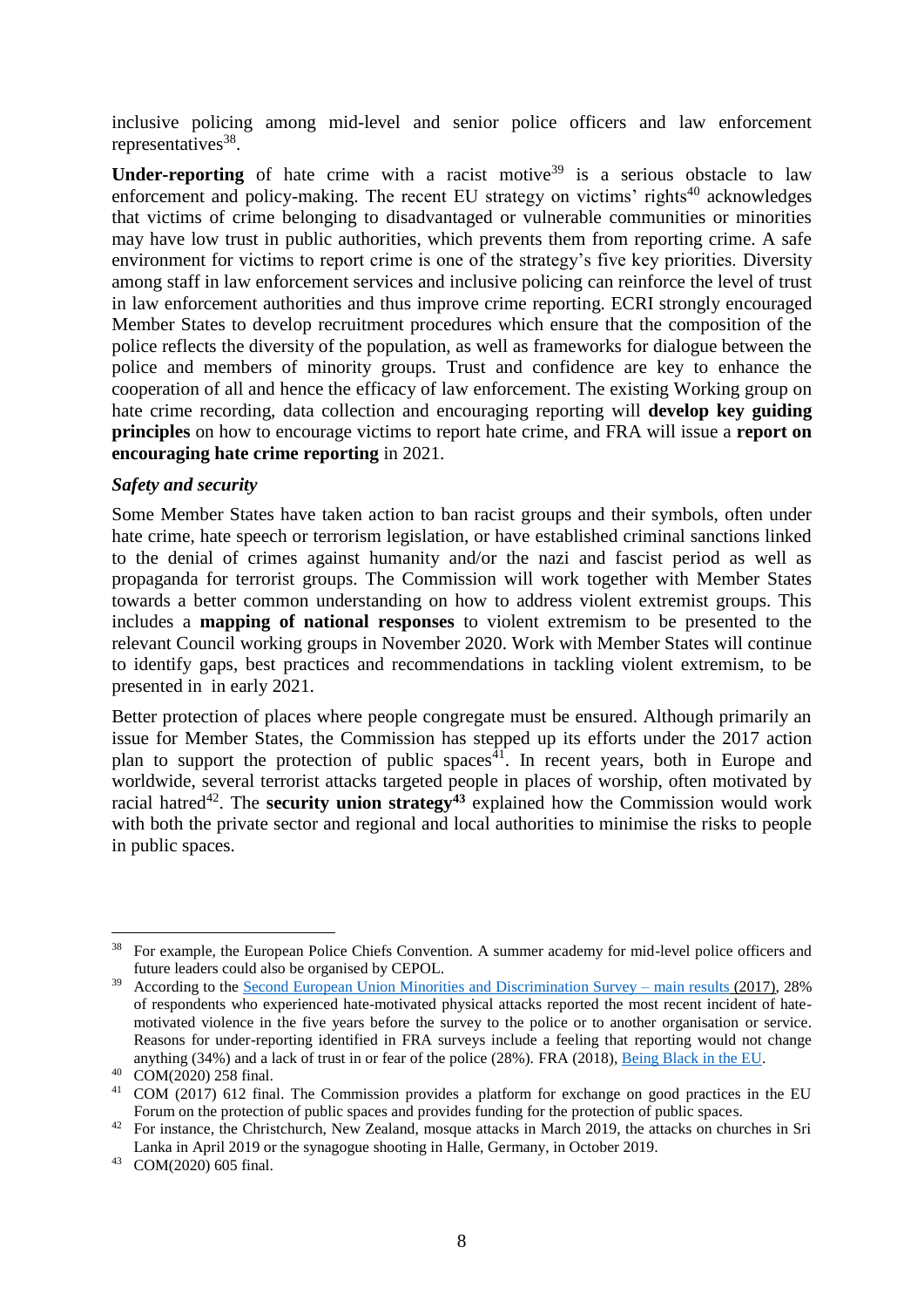#### *Risks in new technologies*

Among the many opportunities it offers, the digital transition and development of new technologies can be used to strengthen the fight against racism. But it can also bring new challenges to racial equality and non-discrimination and equality of opportunities more generally, if not sufficiently and adequately framed. The Commission's white paper on artificial intelligence  $(AI)^{44}$  has set out how certain uses of this fast-developing technology entail a number of potential risks. The use of algorithms can perpetuate or even stimulate racial bias if data to train algorithms does not reflect the diversity of EU society.

As an example, studies have demonstrated that AI-based facial recognition algorithms can exhibit high misclassification rates when used on some demographic groups, such as women and people with a minority racial or ethnic background<sup>45</sup>. This can lead to biased results and ultimately to discrimination<sup>46</sup>. The Commission and the agency EU-LISA are working on facial recognition technologies to be used in the EU's own large IT systems for border management and security<sup>47</sup>.

EU data protection rules already contain a number of safeguards regarding the processing of biometric data for the purpose of uniquely identifying a natural person. The forthcoming **proposal for a horizontal legislative framework on AI** will specifically address the risk of bias and discrimination built in AI systems. It is expected to propose specific requirements for the quality of training datasets and testing procedures for bias detection and correction that will serve to prevent negative discriminatory effects early on, and ensure continuous monitoring and vigilance for compliance with existing equality legislation throughout the AI lifecycle. Remote biometric identification and other intrusive surveillance technology could be considered among high-risk AI applications that would need to fulfil specific requirements and undergo an ex ante conformity assessment.

# *Employment, education, health and housing*

1

Despite the advanced legal framework against discrimination, inequalities in access to employment, education, healthcare and housing persist and legislation needs to be backed up by policy measures. Where legal protection is not enough, the Commission will combat racism also through policy and funding programmes.

The **European Pillar of Social Rights** aims at bringing fairness to every citizen's daily life, whether they are learning, working, looking for a job or in retirement; living in a city or in a rural area; irrespective of any personal characteristics, including racial or ethnic origin. The action plan on the European Pillar of Social Rights - to be presented by the Commission in 2021 - will further support equality in the labour market, including for people with a minority racial or ethnic background<sup>48</sup>. Also in 2021, the Commission will present a **Child Guarantee** that will aim at ensuring a better social inclusion of all children in need and ensure their access to key services.

<sup>44</sup> Commission white paper on artificial intelligence - A European approach to excellence and trust (COM(2020) 65 final).

<sup>45</sup> See ['Gender Shades: Intersectional Accuracy Disparities in Commercial Gender Classification'.](http://proceedings.mlr.press/v81/buolamwini18a/buolamwini18a.pdf) 

<sup>&</sup>lt;sup>46</sup> See FRA, 'Facial recognition technology: fundamental rights considerations in the context of law [enforcement'.](https://fra.europa.eu/sites/default/files/fra_uploads/fra-2019-facial-recognition-technology-focus-paper-1_en.pdf)

<sup>&</sup>lt;sup>47</sup> This will build on existing work by the Joint Research Centre. The protocol will first be developed for the future shared biometric matching system, in the context of the entry exit system, and will be extended to the schengen information system in a subsequent stage.

<sup>48</sup> Communication on [A strong social Europe for just transitions](https://eur-lex.europa.eu/legal-content/GA/TXT/?uri=CELEX:52020DC0014) (COM(2020) 14 final).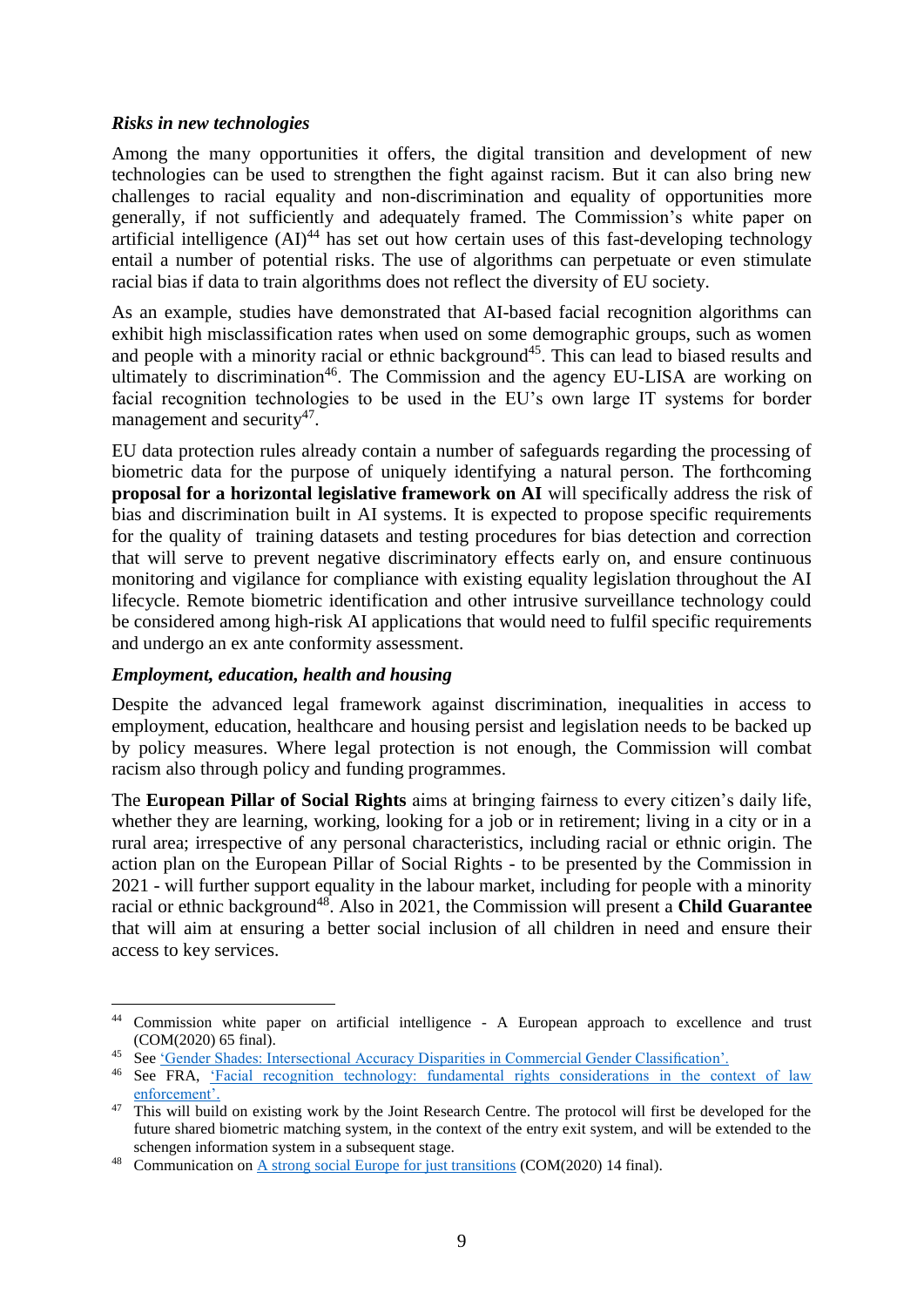A prosperous and social Europe depends on us all. The COVID-19 crisis has, however, exposed or even exacerbated inequalities. Making full use of the possibilities offered by **Next Generation EU** and **the Technical Support Instrument** for structural reforms**,** the Commission will work with Member States to ensure that support in areas such as the labour market, education and training, social protection, healthcare and housing contribute to equality.

In the 2021-2027 programming period, EU funds will support Member States' efforts to promote social inclusion<sup>49</sup> by ensuring equal opportunities for all and tackling discrimination. EU funds will promote infrastructure development and equal access to the labour market, health- and social care, housing and high quality, non-segregated and inclusive services in education and training, for all, in particular for disadvantaged groups.

# - *Employment*

In the area of employment, the prohibition of discrimination covers the grounds of sex, racial or ethnic origin, disability, age, sexual orientation, and religion or belief. Nevertheless, discrimination at work or when looking for work is widespread; it can take many forms and affects certain groups more than others<sup>50</sup>. People of African descent, for example, see a particularly strong disconnect between the quality of their employment and their level of education, manifesting in a lower paid work rate among those with a tertiary degree compared to the general population<sup>51</sup>. There is evidence that candidates who openly identify as Muslim in their curriculum vitae receive fewer invitations to job interviews compared to equally qualified candidates with a 'religiously neutral'curriculum vitae<sup>52</sup>. There is also a much higher rate of young people of North African origin, African descent or from Roma communities not in work, education or training, compared to the general population<sup>53</sup>. Challenges are likely to worsen with the COVID-19 crisis, as economic downturns tend to exacerbate inequalities. In this respect, the full implementation and enforcement of existing legal instruments is key. The action plan on the European Pillar of Social Rights will also contribute to better addressing discrimination in the area of employment.

Moreover, having the right skills means being able to more easily get a job, stay employed and navigate job transitions. This requires equal access to additional upskilling opportunities for all people, regardless of racial or ethnic origin as well as other grounds of discrimination. The Commission has recently adopted a **European skills agenda<sup>54</sup>** with social fairness as a cornerstone, including **a Council Recommendation on vocational education and training** (VET) which calls on VET programmes to be inclusive for vulnerable groups, including

<sup>&</sup>lt;u>.</u> <sup>49</sup> Notably the European Social Fund Plus (ESF+) and the European Regional and Development Fund (ERDF). Under the proposed ESF+, Member States are to allocate at least 25% of ESF+ funding to measures fostering social inclusion and targeting those most in need. An overall target of 4% is also the ambition for supporting the most vulnerable. Apart from the ESF+ specific objective, several other EU funding instruments can be used for the integration of marginalised communities.

<sup>50</sup> See FRA (2017a) and FRA (2017b). For example, when asked about their experiences in the 12 months before survey, 13% of Muslim respondents replied that they felt discriminated against when looking for work. Similar experiences of discrimination when looking for work were found among 16% of Roma respondents, and 15% of North Africans.

<sup>&</sup>lt;sup>51</sup> FRA (2018), <u>Being Black in the EU</u>.

<sup>&</sup>lt;sup>52</sup> See the Horizon 2020 research project on growth, equal opportunities, migration and markets' (GEMM): <http://gemm2020.eu/>

 $53$  For example, up to 76% of young people of African descent in Austria are not in work, education or training, compared to 8% among the general population (FRA (2018), [Being Black in the EU\)](https://fra.europa.eu/en/publication/2018/being-black-eu).

<sup>&</sup>lt;sup>54</sup> Communication [European Skills Agenda for sustainable competitiveness, social fairness and resilience](https://ec.europa.eu/social/BlobServlet?docId=22832&langId=en) (COM(2020) 274 final).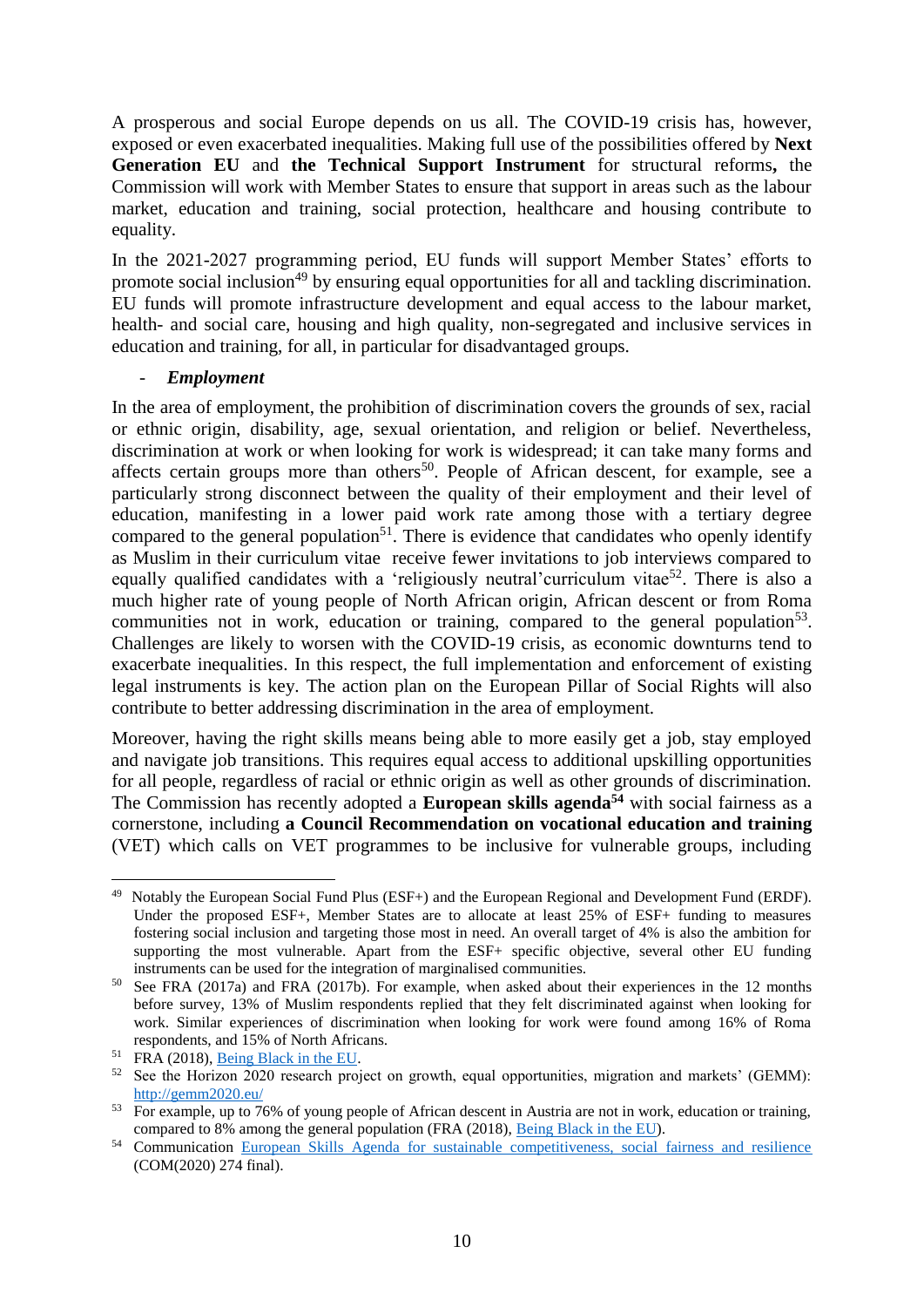people with a minority racial or ethnic background<sup>55</sup>. Young people from disadvantaged groups, such as youth with a minority racial or ethnic background or migrant youth face additional barriers to labour market entry. The **reinforced Youth Guarantee** recognises this problem and recommends that Member States step up outreach to the most vulnerable young people, and pay due attention to all forms of discrimination<sup>56</sup>. The **European Network of Public Employment Services** (PES) will map approaches to non-discrimination in the public employment services across the EU and foster mutual learning on this basis<sup>57</sup>. Social enterprises, and social economy more broadly, can also be trailblazers in the movement against racial inequality and their role will be addressed in the **European action plan for social economy** to be presented by the Commission in 2021.

#### - *Education*

In line with the Racial Equality Directive, children from all racial or ethnic backgrounds must have equal access to education. Teachers must be trained to work with all children and be sensitive to the needs of pupils from different backgrounds, including on issues relating to racial discrimination. Schools should be safe havens, free from bullying, racism and discrimination. Children should be taught early about equality, respect and inclusion and be empowered to promote such values among their peers and in their communities <sup>58</sup>.

While responsibility for the content and organisation of education and training systems lies with Member States, strengthening inclusive education is one of the priorities for EU cooperation. Inclusion and fairness in education will be among the priority dimensions of the **European Education Area**. This imperative for inclusion and fairness equally applies to digital learning and education, under the updated **digital education action plan** to be presented this year. The Commission will present in 2021 a comprehensive strategy on the rights of the child, which will include actions tackling racism and discrimination. Schools have an instrumental role in helping to reduce racial stereotyping and prejudice among children.

Young people can also play an important role in combating racism and discrimination. The Commission together with the Member States collected young Europeans voices through the EU youth dialogue processs, which led to 11 European youth goals<sup>59</sup>. These present a vision for a Europe that enables young people to realise their full potential, promote equality and inclusive societies.

**Erasmus+** finances projects contributing to the integration of people with a minority racial or ethnic background<sup>60</sup>. Likewise, the **European Solidarity Corps** can promote solidarity activities geared towards fighting racism and discrimination, and broad participation<sup>61</sup>. The

<sup>55</sup> COM(2020) 275 final.

<sup>56</sup> Proposal for a Council Recommendation on a Bridge to Jobs – Reinforcing the Youth Guarantee (COM(2020)277 final).

<sup>&</sup>lt;sup>57</sup> Communication Youth Employment Support: a Bridge to Jobs for the Next Generation (COM(2020) 276 final).

<sup>58</sup> [https://rm.coe.int/ecri-general-policy-recommendation-no-10-key-topics-combating-racism-a/16808b75f7.](https://rm.coe.int/ecri-general-policy-recommendation-no-10-key-topics-combating-racism-a/16808b75f7)

<sup>&</sup>lt;sup>59</sup> https://ec.europa.eu/youth/policy/youth-strategy/youthgoals ; these are included in the EU's youth strategy 2019-2027.

 $60$  Erasmus+ has supported some 26 000 projects (involving over 708 000 participants) addressing topics such as equality and non-discrimination, intercultural/interreligious dialogue and inclusion, since 2014.

<sup>&</sup>lt;sup>61</sup> Since 2018, 2100 projects have been supported under the European Solidarity Corps on these topics, involving more than 14 500 young people.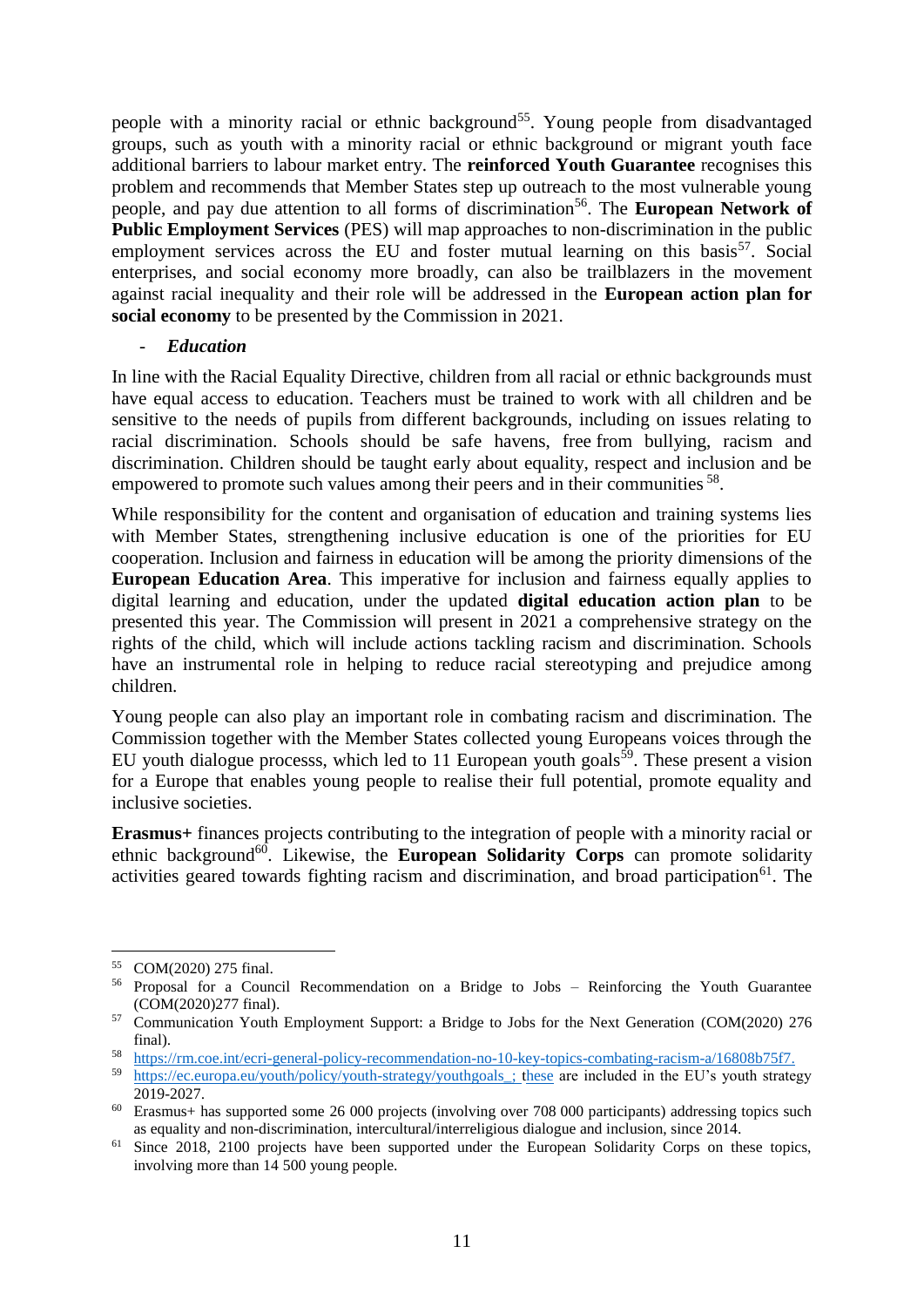future programmes<sup>62</sup> will ensure that efforts are made to promote social inclusion and improve outreach to people with fewer opportunities, inter alia, by addressing the barriers faced by under-represented groups and minorities in accessing the opportunities offered by the programmes, and equipping project organisers and participants for interacting sensitively with people from different backgrounds.

The **Radicalisation Awareness Network**<sup>63</sup> will support effort among teachers, youth workers and the wider community of all age groups to deal with polarising debates and stigmatising speech in the classroom.

# - *Health*

The COVID-19 crisis has highlighted the consequences of existing health inequalities suffered by people with a minority racial or ethnic background<sup>64</sup> into the spotlight<sup>65</sup>. Racism causes trauma and can, therefore, also affect people's mental health. The new **EU4Health programme** and Europe's beating cancer plan will address health inequalities by taking into account the specific needs of different groups. Exchanges of best practices between health professionals throughout the EU and discussions with patient organisations and civil society will help to ensure a patient-centred approach covering the specific needs of people with a minority racial or ethnic background. The **EU Health Policy Platform<sup>66</sup>** will include a specific focus on reducing inequalities based on racial or ethnic origin and pass on proposals from civil society to the EU and national level health policy makers. The **Commission Steering group on health promotion, disease prevention and management of noncommunicable diseases**<sup>67</sup> will be asked to select best practices on the inclusion of people with a minority racial or ethnic background in health prevention strategies to be scaled up with EU budget support. Additional research projects under **Horizon Europe** could also contribute to this work. Research should be undertaken on the socio-economic determinants of health from the racial perspective.

#### - *Housing*

<u>.</u>

Individuals experiencing racial discrimination are at a higher risk of poor housing conditions and residential segregation<sup>68</sup>. Discrimination on the housing market<sup>69</sup> reinforces segregation<sup>70</sup>, with a knock-on effect in terms of education or employment opportunities and,

<sup>&</sup>lt;sup>62</sup> The strategy will cover all fields of education, training, youth and sport. It will be rolled out throughout the duration of the future Erasmus+ and European Solidarity Corps programmes.

<sup>63</sup> See [https://ec.europa.eu/home-affairs/what-we-do/networks/radicalisation\\_awareness\\_network/about-ran\\_en](https://ec.europa.eu/home-affairs/what-we-do/networks/radicalisation_awareness_network/about-ran_en)

<sup>64</sup> According to (FRA) EU-MIDIS II, Roma women aged 50 or above reported their health status as 'bad' or 'very bad' almost twice as often as non-Roma women (55% and 29% respectively).

<sup>&</sup>lt;sup>65</sup> See 'The COVID-19 pandemic: power and privilege, gentrification, and urban environmental justice in the global north', Cities & Health and National Center for Immunization and Respiratory Diseases (NCIRD).

<sup>&</sup>lt;sup>66</sup> The EU Health Policy Platform ( $\frac{https://webgate.e.c.europa.eu/hpf/}{https://webgate.e.ce.uropa.eu/hpf/}$ ) is an interactive tool to boost discussion about public health concerns and share knowledge and best practices. It brings together 7000 registered nongovernmental organisations groups and stakeholders inviting them to exchange among themselves and with the Commission, to pool their expertise in joint statements and disseminate actions among a wide audience.

See [https://ec.europa.eu/health/non\\_communicable\\_diseases/steeringgroup\\_promotionprevention\\_en](https://ec.europa.eu/health/non_communicable_diseases/steeringgroup_promotionprevention_en)

<sup>68</sup> European Parliament Research Service, [The Cost on Non-Europe in the area of Equality and the Fight](https://www.europarl.europa.eu/RegData/etudes/STUD/2018/615660/EPRS_STU(2018)615660_EN.pdf)  [against Racism and Xenophobia.](https://www.europarl.europa.eu/RegData/etudes/STUD/2018/615660/EPRS_STU(2018)615660_EN.pdf)

<sup>69</sup> According to the FRA 'Being Black in Europe' report, nearly half of respondents live in overcrowded housing (45 %), compared to 17 % of the general population in the EU. One tenth of respondents (12 %) live in conditions of severe housing deprivation, overcrowded dwellings characterised by a leaking roof, rot in the walls or windows, no bath/shower and no indoor toilet, or the dwelling being too dark.

<sup>70</sup> Segregation is characterised by the physical and social separation of members of a marginalised group from members of non-marginalised groups and unequal access to mainstream, inclusive and high-quality services.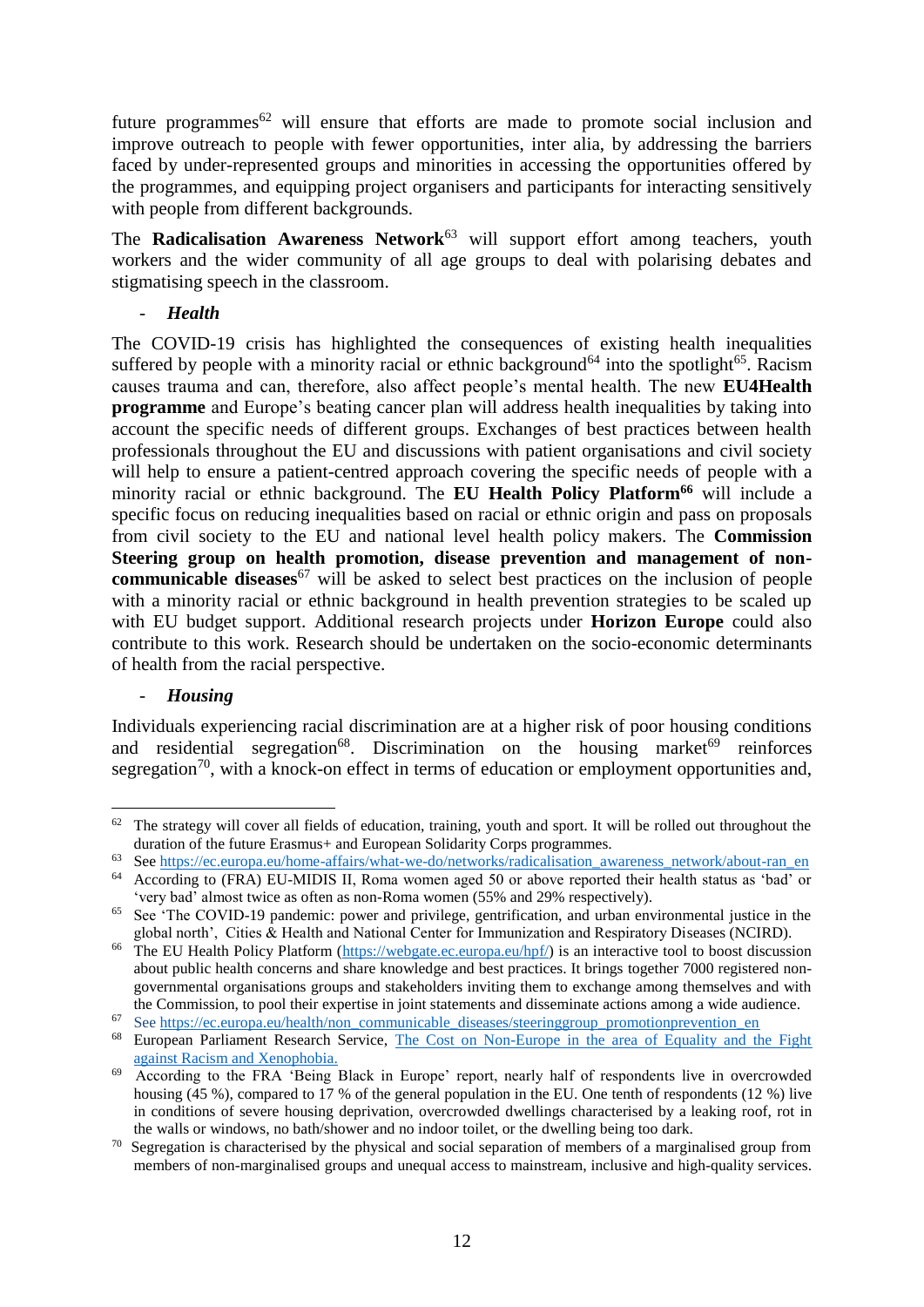in the case of families with children, significant detrimental impact on children's development.

National and local authorities are primarily responsible for measures<sup>71</sup> to prevent and/or address social and residential segregation<sup>72</sup>. Cohesion policy funds<sup>73</sup> will remain key instruments in the 2021-2027 period for supporting non-segregated housing actions and ensuring access to inclusive and high-quality mainstream services. Compliance with the EU Charter of Fundamental Rights will remain essential, excluding financial support to actions that contribute to creating any form of new segregation. The Commission's renovation wave initiative will foster energy efficiency in social housing and other lower income housing.

The Commission will:

<u>.</u>

- ensure that the legislative framework on AI will specifically address the risk of bias and discrimination built into AI systems;
- use policy measures and funding programmes to combat racism and discrimination in access to employment, education and training, healthcare, social protection and housing;
- ensure that the upcoming comprehensive strategy on children's rights will contain particular actions on tackling racism and discrimination.

The Commission urges Member States to:

- step up efforts to prevent discriminatory attitudes among law enforcement authorities and to boost the credibility of law enforcement work against hate crimes;
- map national responses to violent extremism and identify gaps and best practices in tackling it.

FRA should collect data and disseminate good practices promoting fair policing. CEPOL should deliver effective training programmes.

# **3. Structural racism - tackling the underlying problem**

Racism is often deeply embedded in our societies' history, intertwined with its cultural roots and norms. It can be reflected in the way society functions, how power is distributed and how citizens interact with the state and public services. It can be unconscious and is often felt through a failure to reflect the interests of the people affected by racism, even if not necessarily a direct attempt to exclude. As the impact of structural racism can be as profound and harmful as individual racism, its existence needs to be acknowledged and it must be addressed through proactive policies. An intersectional perspective deepens understanding of structural racism, and makes responses more effective.

See [http://ec.europa.eu/regional\\_policy/sources/docgener/informat/2014/thematic\\_guidance\\_fiche\\_segregati](http://ec.europa.eu/regional_policy/sources/docgener/informat/2014/thematic_guidance_fiche_segregation_en.pdf) [on\\_en.pdf](http://ec.europa.eu/regional_policy/sources/docgener/informat/2014/thematic_guidance_fiche_segregation_en.pdf)

<sup>&</sup>lt;sup>71</sup> This may include a broad range of actions, such as infrastructure developments in public services, employment, education and training, health and housing measures and community empowerment.

<sup>&</sup>lt;sup>72</sup> Marginalised and segregated communities can be identified by developing poverty maps at Nomenclature of territorial units for statistics (NUTS) 3 level and below.

<sup>&</sup>lt;sup>73</sup> European Regional Development Fund (ERDF), Cohesion Fund and European Social Fund  $+$  (ESF+).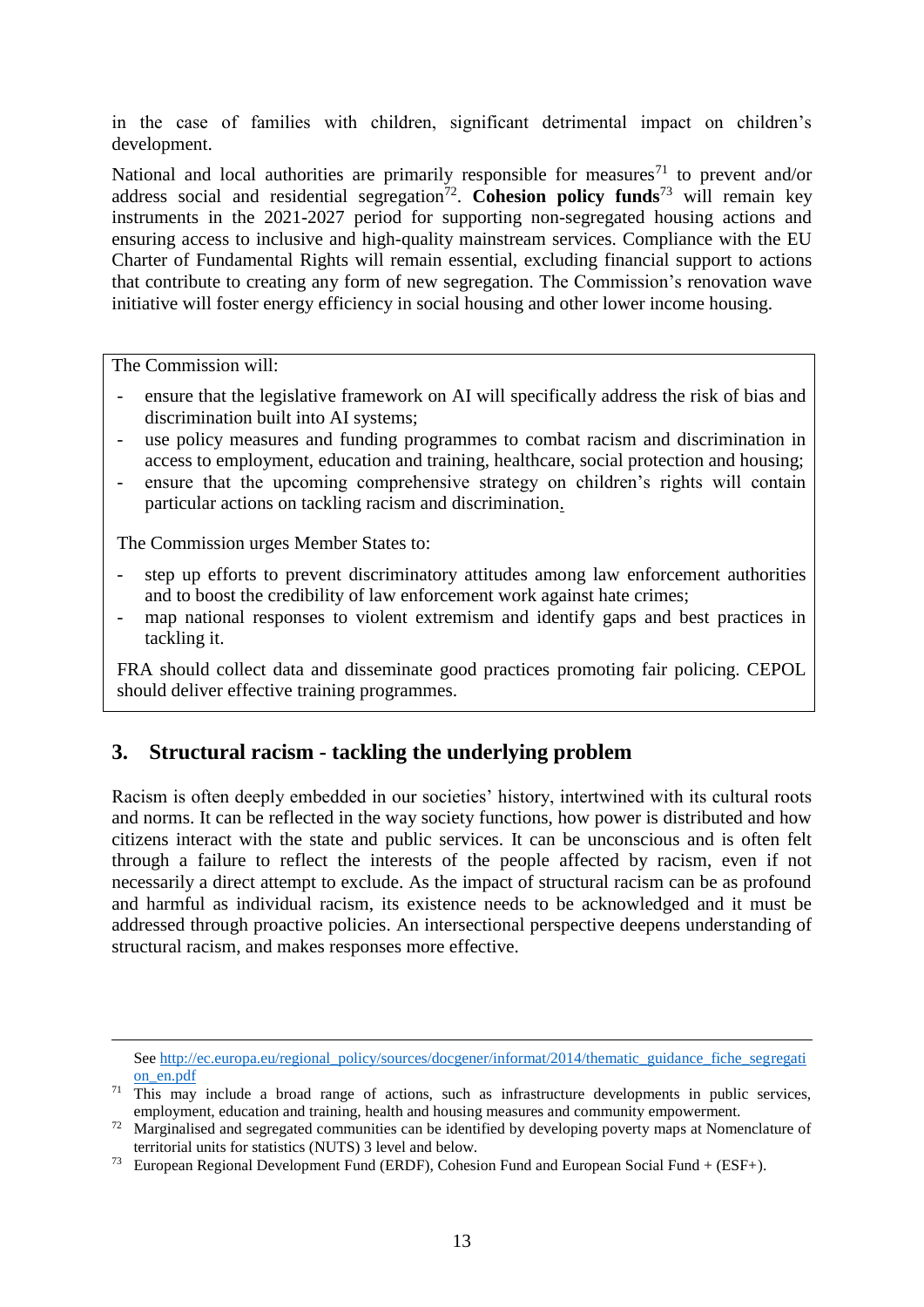# **3.1. Policies to turn the tide**

#### *Combating stereotypes and raising awareness of history*

Stereotypes can be centuries-old, with a tenacious hold on attitudes and a tendency to be selfperpetuating. Too often, stereotypes are reinforced by a tendency towards social divisions that place minorities in a different space from the majority, socially but also physically.

Prejudices and stereotypes can, in the first place, be addressed by acknowledging the **historical roots of racism**. Colonialism, slavery and the Holocaust are embedded in our history and have profound consequences for society today. Ensuring remembrance is an important part of encouraging inclusion and understanding: the EU should, for example, explicitly mark key commemorative days linked to racism, such as the **International Day for the Abolition of Slavery**<sup>74</sup>, as proposed by the European Parliament<sup>75</sup>. History and the teaching of history are an important focus of the **Council of Europe**'s education programming<sup>76</sup>. In July 2020, the Council of Europe adopted a recommendation calling for the inclusion of the history of Roma people and/or Travellers in school curricula and teaching materials. As part of EU action in the area of **culture and values**, Creative Europe and the citizenship, equality, rights and values programme will offer support for projects that seek to remove barriers and that encourage the social inclusion and participation of underrepresented and disadvantaged groups, including aspects such as the place of minorities in European society and the historical legacy of colonialism.

The way in which people with a minority racial or ethnic background are portrayed in the **media,** and whether they are represented at all, can reinforce negative stereotypes, with their under-representation in media professions further reinforcing this trend. An independent and pluralistic media is necessary for balanced democratic debate. Promoting balanced and positive narratives, increasing the awareness and knowledge of journalists, as well as fostering media literacy, are crucial ways to contribute to inclusive societies. Building on the seminars on Roma<sup>77</sup>, the Commission will develop a series of seminars on racial and ethnic stereotypes bringing together journalists, civil society organisations and representatives of people with a minority racial or ethnic background. In addition, the Commission is working with the European Federation of Journalists on a series of online seminars planned for early 2021 to foster awareness and promote balanced storytelling about Muslims and Islam. Cultural and creative industries face similar challenges, such as under-representation among film makers, or stereotypes in other cultural output. At the same time, those industries can be powerful vehicles for promoting equality, diversity and inclusion.

In 2021 and beyond, and building on lessons learnt from past initiatives, the Commission will promote awareness-raising through targeted communication activities. This will include reaching out to high-level figures of the political, sport, business or cultural world and inviting organisations with a large outreach to lend their support.

One of the goals of **disinformation** can be to target minorities in particular, as well as to foment social unrest more broadly. The COVID-19 pandemic provided many examples of

<u>.</u>

<sup>&</sup>lt;sup>74</sup> Key days include International Holocaust Remembrance Day (27 January), International Day Against Racial Discrimination (21 March), European Roma Holocaust Memorial Day (2 August) and International Day for the Abolition of Slavery (2 December).

<sup>75</sup> European Parliament resolution of 26 March 2019 on fundamental rights of people of African descent in Europe.

<sup>76</sup> See<https://www.coe.int/en/web/history-teaching>

<sup>77</sup> See [https://ec.europa.eu/newsroom/just/item-detail.cfm?item\\_id=30548](https://ec.europa.eu/newsroom/just/item-detail.cfm?item_id=30548)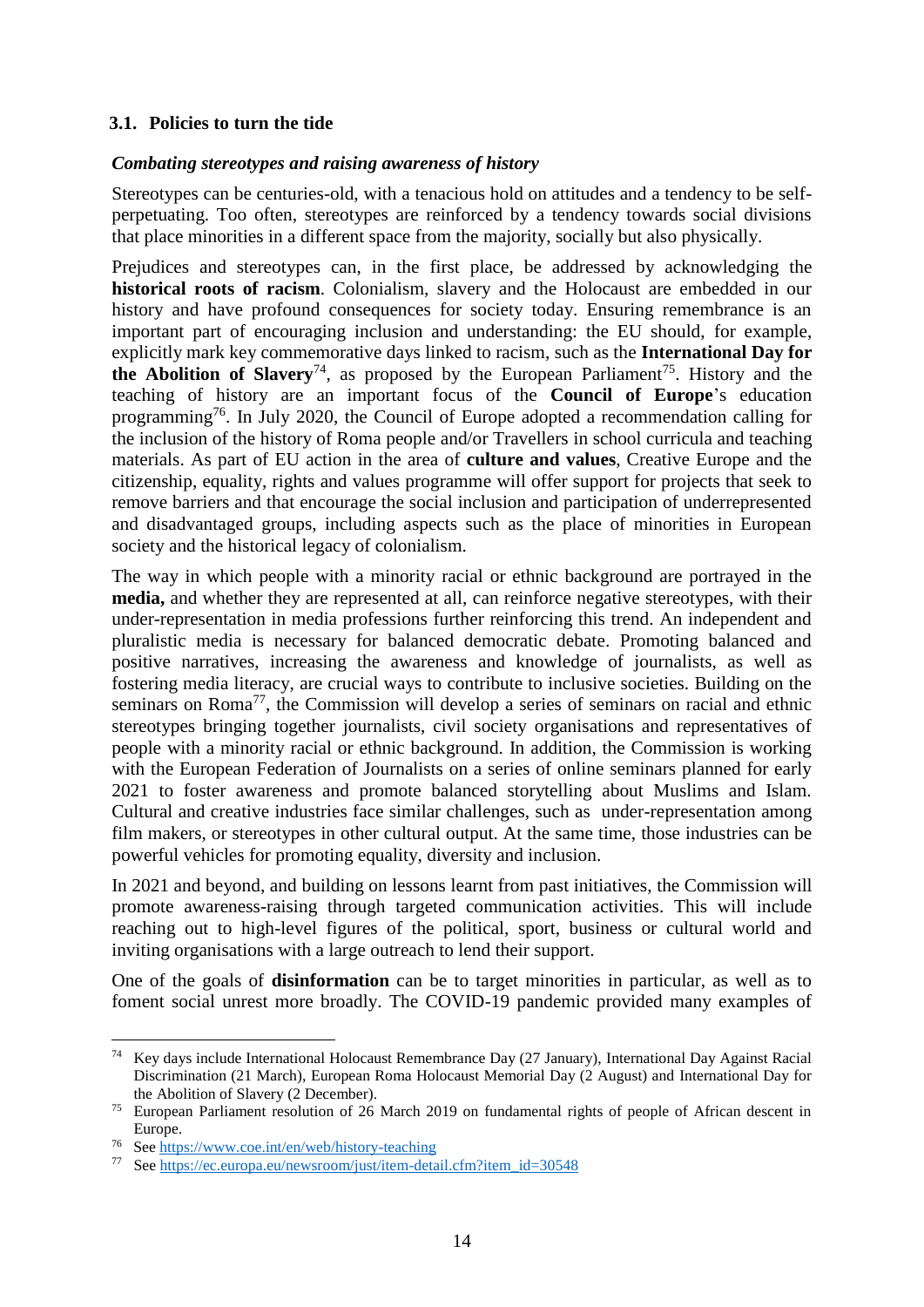this<sup>78</sup>. The work of the **European Digital Media Observatory** in supporting fact-checkers and researchers in tackling disinformation will focus specifically on disinformation and conspiracies targeting minority communities. Mitigating racial discrimination narratives spread through disinformation is also an important part of media literacy campaigns. **'media**  literacy for all' projects<sup>79</sup> support these objectives. This work will be further developed in the forthcoming European democracy action plan and media and audiovisual action plan.

EU action on **sport** also prioritises projects that counter stereotypes and promote social inclusion through sport, including in cooperation with key organisations such as the Union of European Football Associations (UEFA) and the International Federation of Association Football (FIFA)<sup>80</sup>. Under the 2021-2027 Erasmus+ programme<sup>81</sup>, the specific focus on grassroots sports<sup>82</sup> will make it easier for people from all backgrounds, including those with a minority racial or ethnic background, to participate. The cultural sector, from music to cinema and performing arts, is a powerful area for promoting inclusion and fighting racism.

# *The right data for informed policy choices*

Accurate and comparable data is essential in enabling policy-makers and the public to assess the scale and nature of discrimination suffered and for designing, adapting, monitoring and evaluating policies. This requires **disaggregating data by ethnic or racial origin**<sup>83</sup>. However, compared to data on other grounds of discrimination, such as sex, disability and age, such data is relatively scarce. Obstacles include problems in establishing a common methodology, with some Member States collecting such data while others consciously avoid this approach. As a result, many surveys focus on the perception of discrimination or use proxies such as citizenship or country of birth. The collection of reliable and comparable data at European and national level is an essential prerequisite for effective action.

**FRA** plays an important role, for example through working with the Commission to support Member States' efforts to improve the collection and recording of data on hate crime. The next two years will see new FRA surveys on the situation of immigrants and descendants of immigrants, and on discrimination and hate crime against Jews. **Eurobarometer** surveys on  $discrimination<sup>84</sup>$  will continue to be run periodically so that changes in attitudes and perceptions can be monitored over time.

**Equality bodies** can usefully cooperate to examine their own equality data collection systems, address the barriers to such systems being effective and/or comparative and interoperable, and considering how best to improve and coordinate their data collection. The Commission will support efforts to develop such coordination.

<u>.</u>

<sup>78</sup> Joint communication, Tackling COVID-19 disinformation - Getting the facts right (JOIN(2020) 8).

<sup>&</sup>lt;sup>79</sup> Preparatory actions support new educational materials to combat disinformation, and designing ways to to raise awareness about the techniques commonly used by malicious actors in order to create, distribute and amplify disinformation over the internet.

<sup>80</sup> Joint initiatives include the UEFA Respect, #EqualGame and #WePlayStrong campaigns and the FIFA #stopracism and #stopviolence campaigns.

<sup>81</sup> COM (2018) 367 final.

<sup>&</sup>lt;sup>82</sup> i.e. organised sport practised at local level by amateur sports people, and 'sport for all'.<br><sup>83</sup> Already, the JIN World, Conference, Agginat, Beginn, Beginl, Discrimination, Yong

<sup>83</sup> Already the UN World Conference Against Racism, Racial Discrimination, Xenophobia and Related Intolerance of 2002 and the Durban Programme of Action endorsed the need for disaggregated data collection in population statistics, to be collected with the explicit consent of the respondents, based on their self identification and consistent with human rights standards protecting privacy; [https://www.un.org/en/durbanreview2009/pdf/DDPA\\_full\\_text.pdf](https://www.un.org/en/durbanreview2009/pdf/DDPA_full_text.pdf)

<sup>&</sup>lt;sup>84</sup> Following up on the [2019 Eurobarometer 493 on Discrimination in the EU](https://ec.europa.eu/commfrontoffice/publicopinion/index.cfm/survey/getsurveydetail/instruments/special/surveyky/2251) and its predecessors.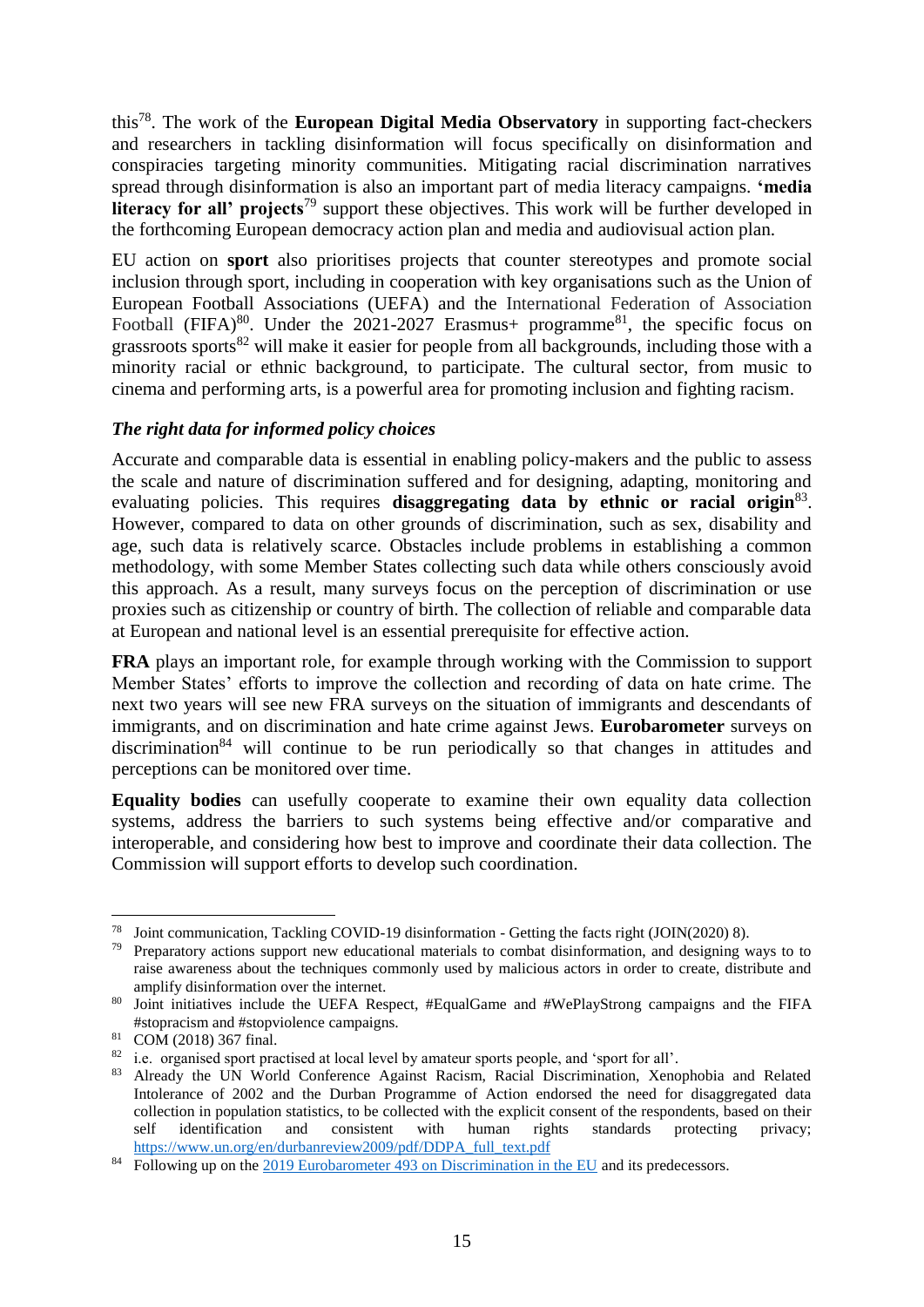However, a more significant step is needed towards a **new approach on equality data collection**. A prerequisite for progress towards a common data set is full respect for constitutional norms, EU data protection law and the EU Charter of Fundamental Rights. Safeguards need to be in place to ensure that sensitive equality data cannot be related back to the individual. This implies full compliance with data protection rules, in particular to mitigate any potential risks of misuse or abuse. The Commission will organise a roundtable on equality data bringing together key stakeholders<sup>85</sup> to examine obstacles to the collection of data related to racial or ethnic origin and identify paths to a more harmonised approach, including on intersectional data as regards, for instance, religion or belief and gender. The goal should be for **Member States**, in full respect of their national contexts, to move towards the **collection of data disaggregated on the basis of racial or ethnic origin**, in order to capture both subjective experiences of discrimination and victimisation and structural aspects of racism and discrimination. This data should be comprehensive, reliable, regular and timely; mainstreamed into EU and national surveys; and both representative and comparable<sup>86</sup>.

In 2021, **Eurostat** will run in the EU-Labour Force Survey (EU-LFS), a special module on the labour market situation of migrants, which will include aspects related to discrimination at work.

The Commission will:

- carry out a series of actions to address racial and ethnic stereotypes with the media, civil society and representatives of people with a minority racial or ethnic background;
- launch action to drive a consistent approach on equality data collection, in particular as regards data disaggregated by racial or ethnic origin.

The Commission encourages Member States to:

- actively address racial and ethnic sterotypes through the media, education, culture and sport;
- improve the collection of data disaggregated by racial or ethnic origin.

# **3.2. A framework for delivery: harnessing EU tools to their full extent**

#### *Action at local, regional, national and international levels*

#### - *National action plans*

Racism needs to be tackled at all levels and should be addressed in a holistic way. National action plans have proven to be a successful way for Member States to offer an effective response to racism and racial discrimination, while at the same time adapting concrete actions to their own circumstances. However, according to the recent FRA report, only around half of Member States already have such plans<sup>87</sup>. The Commission encourages **all Member States** 

<sup>1</sup> <sup>85</sup> Including equality bodies, civil society, academics, EU institutions, EU authorities such as the European Data Protection Supervisor, FRA and other EU agencies, business, statistical institutes, health workers, international organisations, Member State representatives etc.

<sup>&</sup>lt;sup>86</sup> See [guidelines](https://ec.europa.eu/info/sites/info/files/final_guidelines_4-10-18_without_date_july.pdf) prepared in the equality data subgroup of the High level group on non-discrimination and diversity. See also the ['principles and recommendations for population and housing censuses' of the UN](https://unstats.un.org/unsd/demographic-social/Standards-and-Methods/files/Principles_and_Recommendations/Population-and-Housing-Censuses/Series_M67rev3-E.pdf)  [Statistical Commission.](https://unstats.un.org/unsd/demographic-social/Standards-and-Methods/files/Principles_and_Recommendations/Population-and-Housing-Censuses/Series_M67rev3-E.pdf)

<sup>87</sup> According to the 2020 FRA report (June 2020, FRA) 15 Member States have instigated government action plans against racism, racial/ethnic discrimination and related intolerance in 2019 (Belgium, Croatia, Czechia,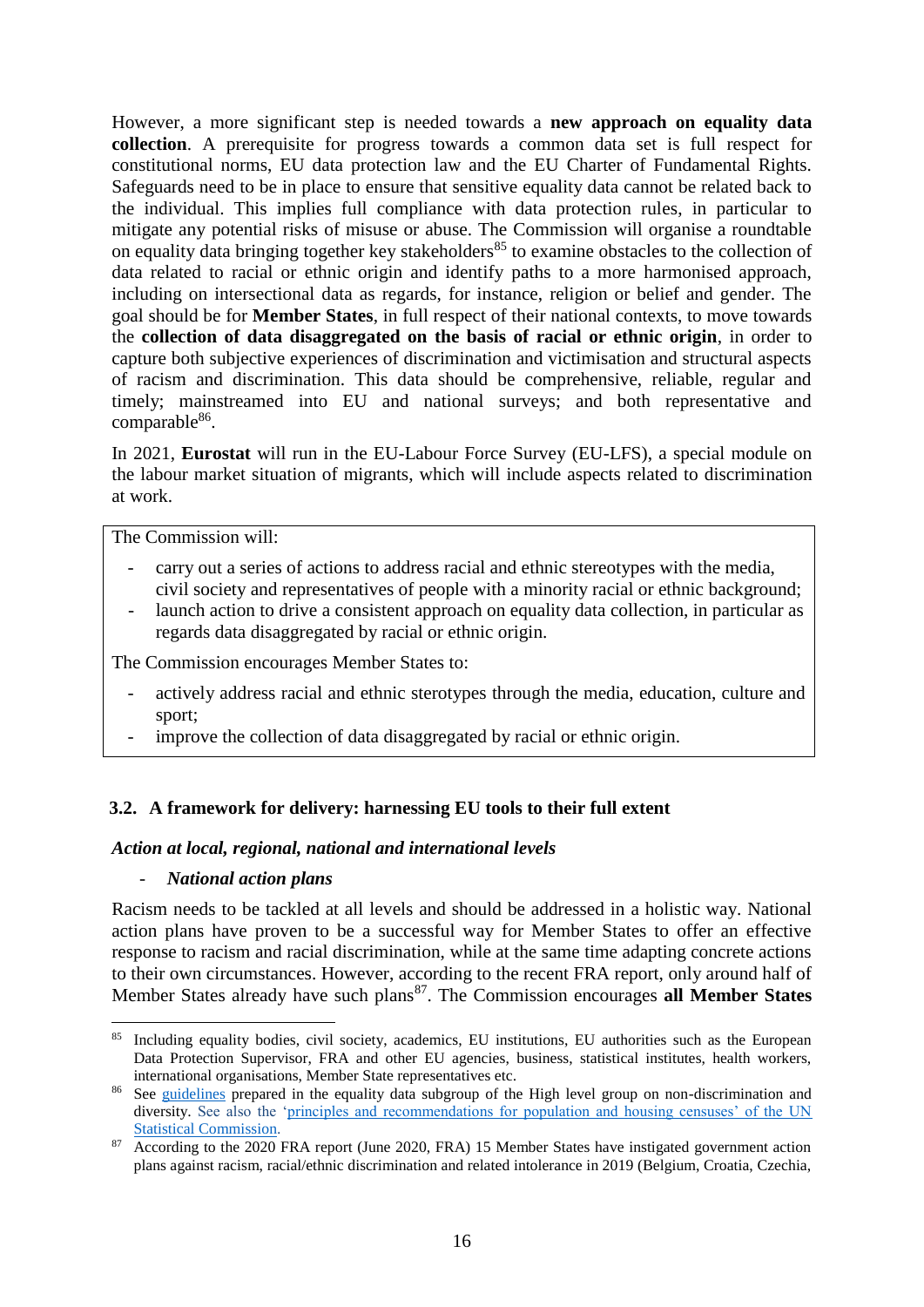**to develop and adopt national action plans against racism and racial discrimination.** Beyond guiding the work to tackle racism in the national context, action plans could be used as tools for sharing good practices between Member States.

The Commission proposes to work with Member States to identify common guiding principles for national action plans, with close involvement of civil society and equality bodies. By the end of 2021, the Commission will put forward the main principles and elements required to produce effective national action plans<sup>88</sup>. This could serve as a basis for all Member States to develop and adopt national action plans by the end of 2022.

Common guiding principles could include:

1

- $\checkmark$  following the policy areas<sup>89</sup> set out in this action plan for the EU level, such as legislation to tackle racism, countering discrimination by law enforcement authorities or non-discrimination in education and training, employment, health and housing; be based on a comprehensive assessment of action needed at national level in all of the areas set out in this action plan;
- $\checkmark$  being tailored to the social, historical and cultural context and country specificities<sup>90</sup> to address the most pressing needs;
- $\checkmark$  involving regional and local authorities, as well as civil society and equality bodies in their design, implementation and evaluation;
- $\checkmark$  including data collection and identifying indicators to measure progress;
- $\checkmark$  drawing on the practical guidance<sup>91</sup> from the Office of the United Nations High Commissioner for Human Rights as well as the identified key elements and principles on how to develop such plans.

The Commission invites Member States to report regularly on the implementation of national action plans. This will be instrumental for exchanges of good practices, mutual learning and for an assessment of progress at the national and EU level. The Commission proposes to report regularly on the implementation of national action plans against racism, with a first report at the end of 2023.

#### - *Mobilising the regional and local levels for meaningful impact on the ground*

Local authorities have a lot of experience in developing effective strategies to combat racism and in building networks<sup>92</sup>. The Commission will continue to support such schemes and

Finland, France, Germany, Ireland, Italy, Lithuania, Netherlands, Portugal, Slovakia, Sweden, Spain and the United Kingom).

<sup>&</sup>lt;sup>88</sup> This work will be taken forward with a new joint subgroup composed of experts from the High level group on combating racism, xenophobia and other forms of intolerance and the High level group on nondiscrimination.

<sup>89</sup> Non-discrimination legislation and the role of equality bodies; hate speech and hate crime; unlawful profiling by law enforcement authorities; risks posed by new technologies; stereotypes and historical awareness; equal access to education, employment, healthcare, housing; mainstreaming of equality concerns at national level; involving the regional and local levels; funding to combat racism; data collection, dialogue with civil society.

<sup>&</sup>lt;sup>90</sup> Such as the composition of the population, specific historical and legal circumstances, and the extent of everyday prevalence of discrimination.

<sup>91</sup> [https://www.refworld.org/docid/5566debe4.html.](https://www.refworld.org/docid/5566debe4.html) The guidance calls on countries to set goals and actions, designate responsible state bodies, set target dates, include performance indicators, and provide for monitoring and evaluation mechanisms.

<sup>&</sup>lt;sup>92</sup> Key networks include EU Cities against Radicalisation, Nordic Safe Cities, the Strong Cities Network, and the European Forum for Urban Security.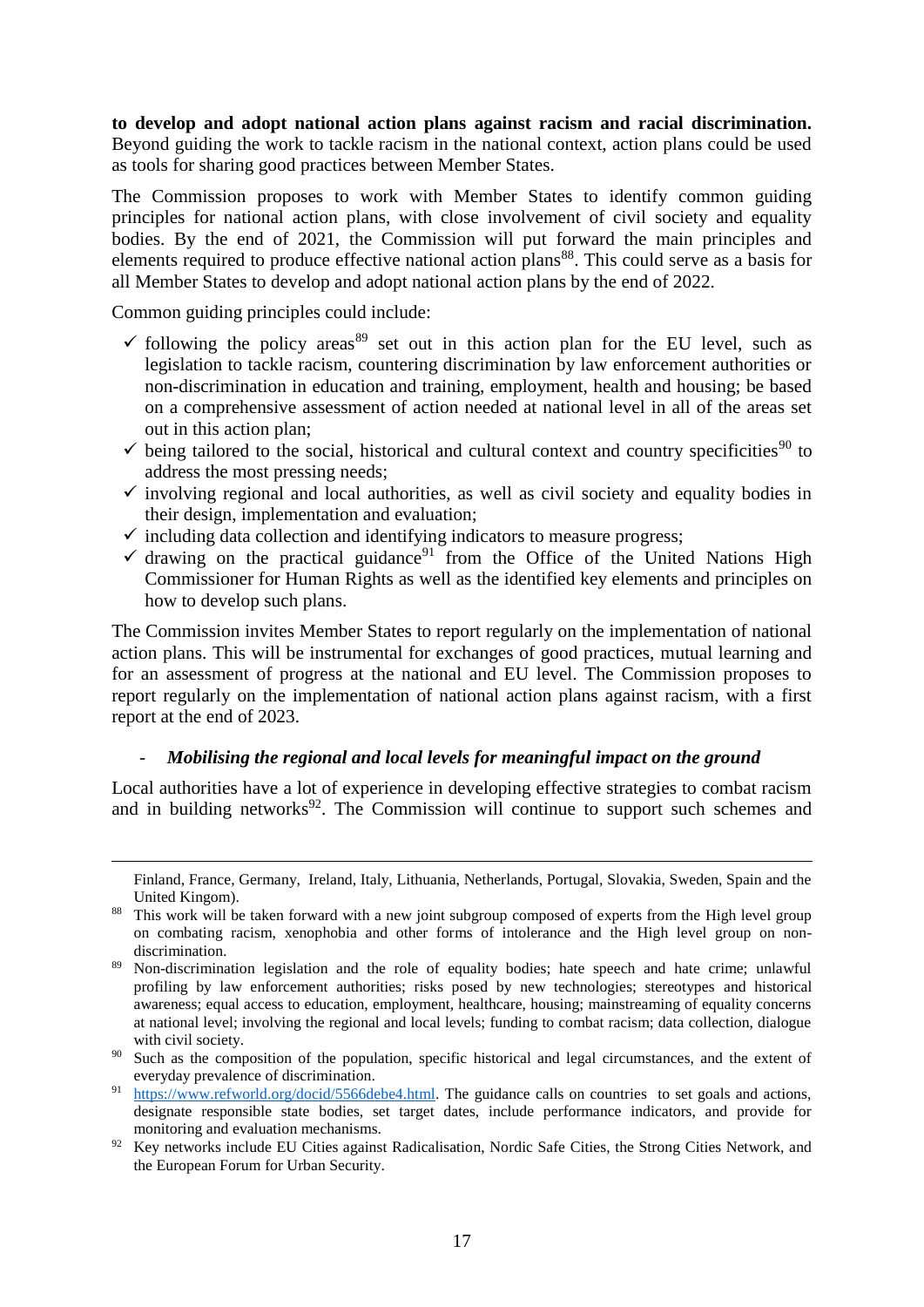networks<sup>93</sup>. For example, these topics could be discussed through the **URBACT** programme (supported by cohesion policy funding and linking urban policy-makers). This work can also draw on cooperation with the network of major European cities (EUROCITIES) and the UNESCO-led **European coalition of cities against racism**<sup>94</sup>. Other local initiatives, such as the International urban cooperation (IUC) programme<sup>95</sup> or the Covenant of Mayors for Climate and Energy<sup>96</sup> could serve either as platforms or models for further developing citylevel action promoting racial equality, in addition to supporting social inclusion through areas such as tackling energy poverty or access to decent housing.

Network of towns<sup>97</sup> projects should prioritise raising awareness and building knowledge on the role of people with a minority racial or ethnic background in European society and culture. In order to recognise and make visible cities' efforts to put in place robust inclusion policies at local level, the Commission will launch an annual designation of **European capital(s) of inclusion and diversity.**

**Rural areas** face specific challenges, such as remoteness, relatively high proportions of newcomers in the population (they are often migrants' first point of arrival), a potential lack of basic services and infrastructures, and higher rates of poverty and unemployment. EU funds complement national action to meet the challenges of vulnerable rural communities<sup>98</sup> that the upcoming long-term vision for rural areas will also look to remedy.

# - *Working with the private sector*

Business organisations and individual companies have a key role to play in ensuring nondiscrimination, diversity and inclusion. By signing **diversity charters**<sup>99</sup>, organisations make a voluntary commitment to create and maintain an inclusive work environment for their employees, regardless of sex, racial or ethnic origin, religion, age, disability or sexual orientation. During the **European Diversity Charters Month in May 2021**, the Commission will organise a high-level event, which will gather policy-makers, chief executive officers of diversity charter signatories and other stakeholders to review and promote the consideration of racial and ethnic origin in diversity strategies. This will be followed up with an **online toolkit** to help companies assess their internal diversity and diversity strategies based on adjustable staff surveys, a downloadable questionnaire and recommendations for improving diversity in their organisation on the basis of the results of the assessment.

<u>.</u>

<sup>&</sup>lt;sup>93</sup> Such as the Partnership on the inclusion of migrants and refugees under the Urban Agenda for the EU, see [https://www.inclusionpartnership.com](https://www.inclusionpartnership.com/) .

<sup>94</sup> See<https://www.eccar.info/>

<sup>95</sup> See<https://iuc.eu/na/home/>

<sup>&</sup>lt;sup>96</sup> The initiative was launched by the Commission in 2008 and today the Covenant of Mayors is the world's largest movement of cities active on energy and the climate, operating in 59 countries and embracing 10 117 local authorities.

<sup>&</sup>lt;sup>97</sup> Where a partnership of towns deepen and intensify their cooperation and debate onr certain issues [https://eacea.ec.europa.eu/europe-for-citizens/funding\\_en](https://eacea.ec.europa.eu/europe-for-citizens/funding_en)

<sup>&</sup>lt;sup>98</sup> For example LEADER, the community-based bottom-up commmon agricultural policy (CAP) instrument financed by the European Agricultural Fund for Rural Development, supports the development of inclusive rural communities.

<sup>&</sup>lt;sup>99</sup> There are currently diversity charters in 24 Member States with over 12 000 signatories (companies, public institutions, non-governmental organisations , universities, trade unions) and in total over 16 million employees[;https://ec.europa.eu/info/policies/justice-and-fundamental-rights/combatting](https://ec.europa.eu/info/policies/justice-and-fundamental-rights/combatting-discrimination/tackling-discrimination/diversity-management_en)[discrimination/tackling-discrimination/diversity-management\\_en](https://ec.europa.eu/info/policies/justice-and-fundamental-rights/combatting-discrimination/tackling-discrimination/diversity-management_en)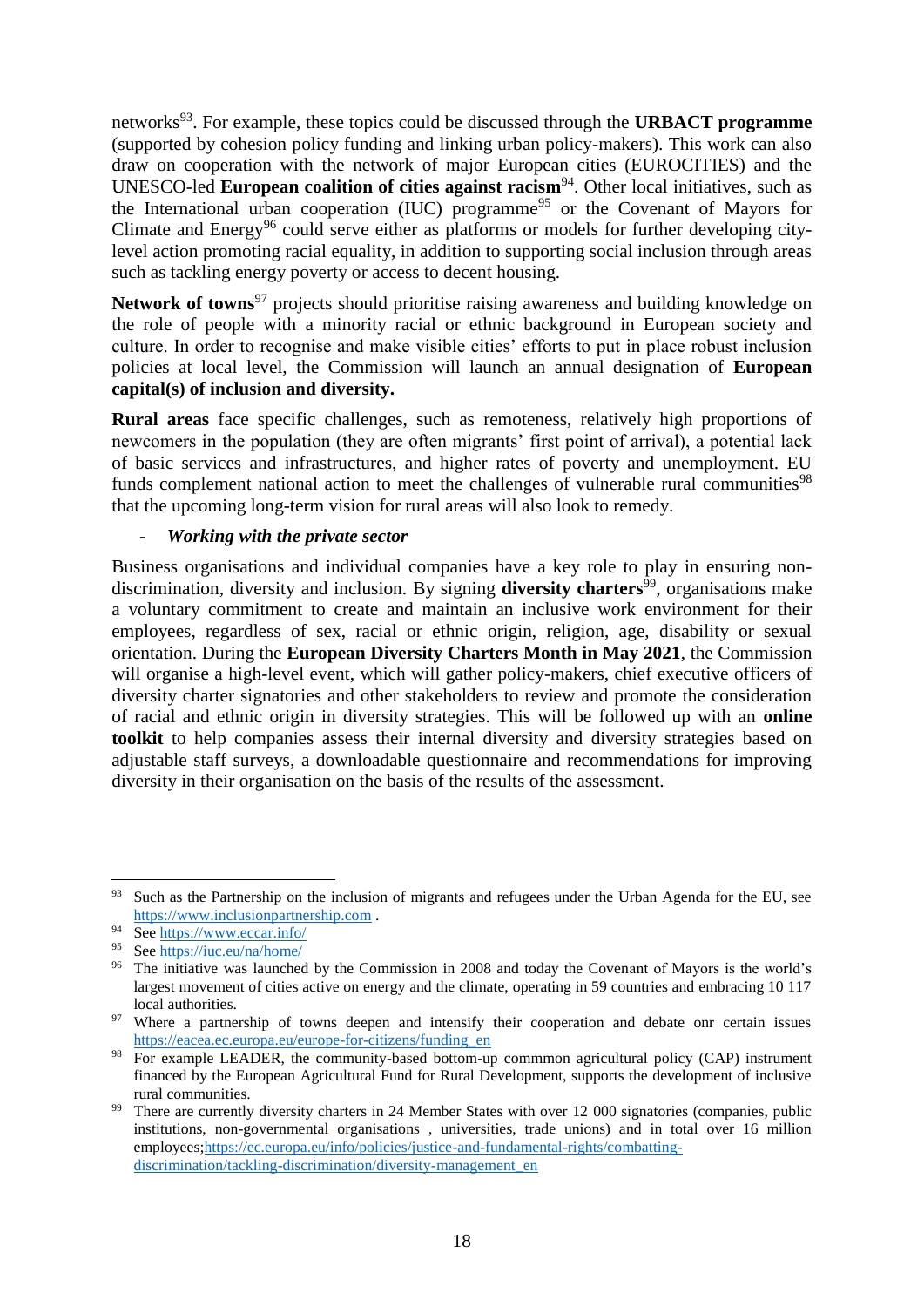# *Mainstreaming*

When developing policies, from social inclusion to AI, from the Green Deal to digital inclusion and from addressing hate speech to migration policies, integrating the equality dimension also includes ensuring that EU and national policies **serve the interests of all people, irrespective of their racial or ethnic origin**. The Commission will seek to ensure that the fight against discrimination on specific grounds and their intersections with other grounds of discrimination, such as sex, disability, age, religion or sexual orientation is integrated into all EU policies, legislation and funding programmes. One of the tasks of the new internal Task Force on Equality is to ensure full coverage of all policy areas. Guidance and training on mainstreaming will be developed to support all involved in the integration of an equality perspective into every stage of EU interventions, and the more active consultation of organisations representing people with a minority racial or ethnic background will be promoted throughout the Commission's policy cycle. Other EU institutions and national authorities are encouraged to cooperate on successful mainstreaming tools and practices. Member States will be able to seek technical support to mainstream equality in policymaking and reform processes through the Technical Support Instrument.

# *Mobilising EU funds*

1

The EU budget supports and will continue supporting the achievement of equality objectives both through targeted actions and mainstreaming. Well-designed programmes, efficient implementation and intelligent combinations of financing within a robust legal framework can make the most of available resources, ensuring that funds reach those who need them most. The Commission's proposal for the next **multi-annual financial framework** (MFF) provides a number of important opportunities to support non-discrimination and people with a minority racial or ethnic background through EU funding. While the new **citizens, equality, rights and values programme** has specific objectives to combat discrimination, racism and xenophobia, other funds will also contribute to support investments that promote equality and inclusion such as **Horizon Europe**.

As part of **Next Generation EU,** the new Recovery and Resilience Facility will support investments and reforms essential to a lasting recovery and foster economic and social resilience and social cohesion<sup>100</sup>. This support will give possibilities to Member States to foster the inclusion of vulnerable groups, including Roma and other people with a minority racial or ethnic background.

Civil society organisations are crucial actors in the fight against racism and discrimination. The Commission aims not only to ensure active cooperation with civil society but also to help secure financial support for non-governmental organisations and community-based organisations. To that end, the Commission will aim at **creating a strong partnership culture with civil society actors** to promote social inclusion, fundamental rights and equality from the policy design to the implementation phase. The Commission encourages the Member States to do the same.

As most of the EU budget is implemented by Member States $^{101}$ , they have a key role in designing targeted policies and maximising the use of funding programmes to support those affected by racism and discrimination. Member States are invited to address these needs in

<sup>100</sup> In order to receive support, Member States will have to design recovery and resilience plans addressing *inter alia* the economic and social impacts of the crisis.

<sup>&</sup>lt;sup>101</sup> 80% of the EU budget is implemented in shared management mode with the Member States with limited possibilities for the Commission to design actions on the ground.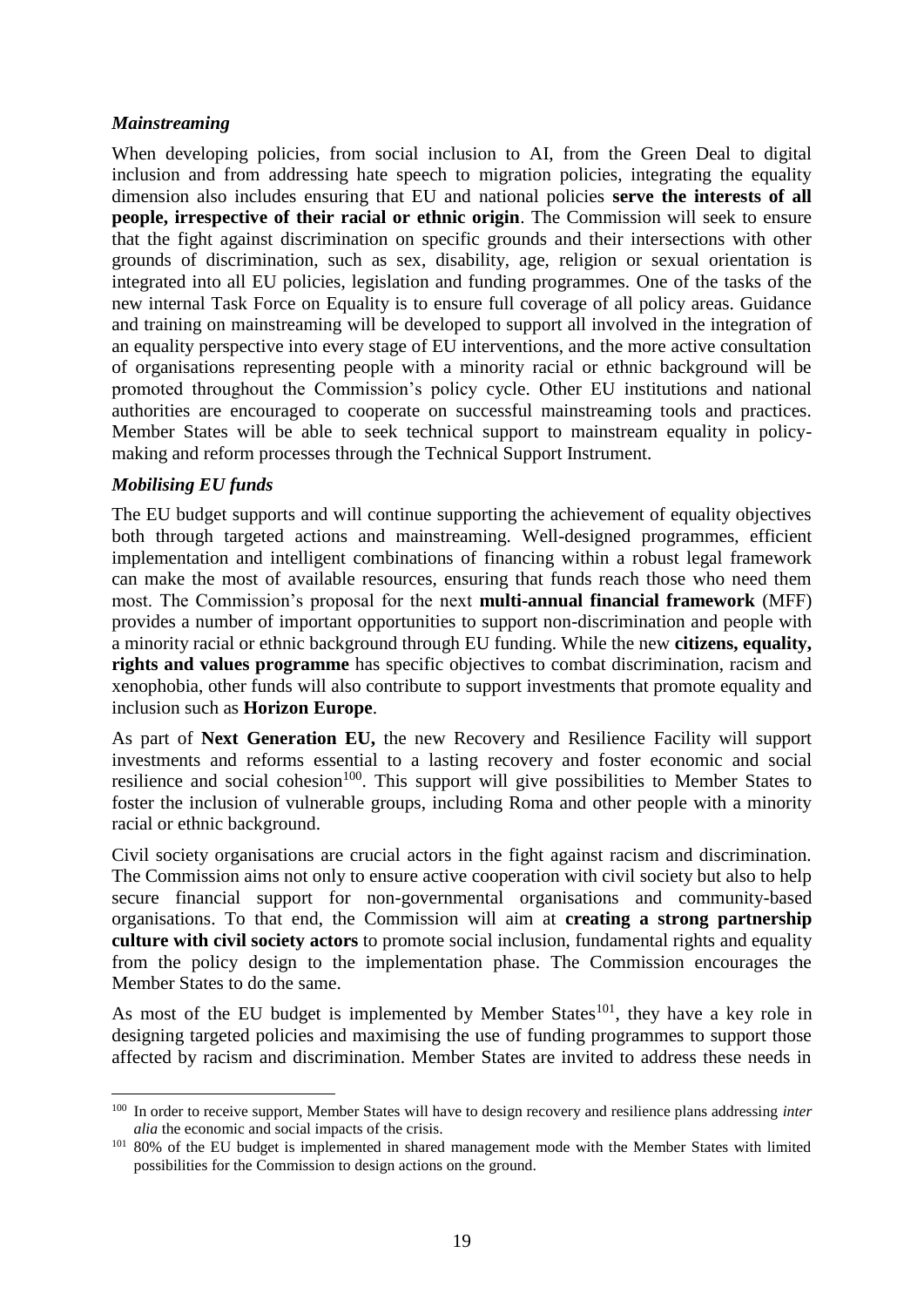using funds under the MFF and Next Generation EU. The Commission will aim to ensure that country-specific challenges in the area of inclusion and discrimination are properly addressed in the forthcoming partnership agreements and common agricultural policy plans, and that measures promoting equality and inclusion are implemented via operational programmes. This is also supported by the enabling conditions applicableto specific EU funds in 2021- 2027 proposed by the Commission aiming to ensure respect for fundamental rights<sup>102</sup>, including non-discrimination as well as Roma equality, inclusion and participation $103$ .

#### *Combating racism and discrimination in external policies*

Racism is a global problem and it is important that the internal and external actions of the EU to prevent and combat racism are coherent and mutually reinforce each other. The fight against racism and discrimination on any grounds is a fundamental objective of the EU's human rights agenda in external relations and as such reflected in relevant EU's international agreements and external action policy documents, including the action plan on human rights and democracy  $2015-2019^{104}$ , and will be included in its successor for 2020-2024 to be adopted in the last quarter of 2020. The EU human rights guidelines on non-discrimination in external action, adopted by the Council in 2019, provide conceptual and operational guidance for EU institutions and Member States in the fight against racism and racial discrimination<sup>105</sup>. The EU also encourages enlargement countries to abide by the EU acquis on addressing discrimination, racism and xenophobia. Trade policy of the EU also plays a role in combating discrimination and racism<sup>106</sup>.

The International Convention on the Elimination of all Forms of Racial Discrimination is central to the EU's fight against racism in the cooperation and political dialogues with partner countries and regional and international organisations. The COVID-19 crisis is likely to further exacerbate inequalities, in particular in health, where people with a minority racial or ethnic background and refugees are more vulnerable to the impacts of the pandemic<sup>107</sup>. High levels of inequality also represent an obstacle to sustainable development and to the achievement of Agenda 2030 and the Sustainable Development Goals.

As regards financial support, the values of anti-racism, non-discrimination and equality, in all its senses, are firmly embedded in the European Instrument for Democracy and Human Rights and are a cross-cutting priority<sup>108</sup> in its successor: the Neighbourhood, Development and International Cooperation Instrument.

<sup>&</sup>lt;sup>102</sup> Through the introduction of a horizontal enabling condition on effective application and implementation of the EU Charter of Fundamental Rights.

<sup>&</sup>lt;sup>103</sup> Member States programming ESF+ specific objective on promoting the socio-economic integration of marginalised communities such as Roma people must fulfil all the requirements in Annex IV to the [Commission proposal for the 2021-2027 Common Provisions Regulation](https://eur-lex.europa.eu/legal-content/EN/TXT/?uri=COM%3A2018%3A375%3AFIN) concerning the thematic enabling conditions for national Roma strategic frameworks. Apart from the ESF+ specific objective, several other EU funding instruments can be used for the integration of marginalised communities.

<sup>&</sup>lt;sup>104</sup> See [https://eeas.europa.eu/sites/eeas/files/eu\\_action\\_plan\\_on\\_human\\_rights\\_and\\_democracy\\_en\\_0.pdf](https://eeas.europa.eu/sites/eeas/files/eu_action_plan_on_human_rights_and_democracy_en_0.pdf)

<sup>&</sup>lt;sup>105</sup> Council of the European Union, 18 March 2019, doc. 6337/19 and doc. 6338/19.

<sup>&</sup>lt;sup>106</sup> For example, the EU Generalised Scheme of Preferences promotes ratification and implementation of the ILO Convention on Discrimination (C111) and the International Convention on the Elimination of all Forms of Racial Discrimination and EU free trade agreements also promote ratification and implementation of the ILO Convention on Discrimination (C111).

<sup>&</sup>lt;sup>107</sup> See Food and Agriculture Organisation of the United Nations, Addressing inequality in times of Covid-19, [28 April 2020.](https://reliefweb.int/sites/reliefweb.int/files/resources/CA8843EN.pdf)

<sup>&</sup>lt;sup>108</sup> See also "A rights-based approach encompassing all human rights, for all EU development cooperation" (SWD (2014) 152 final).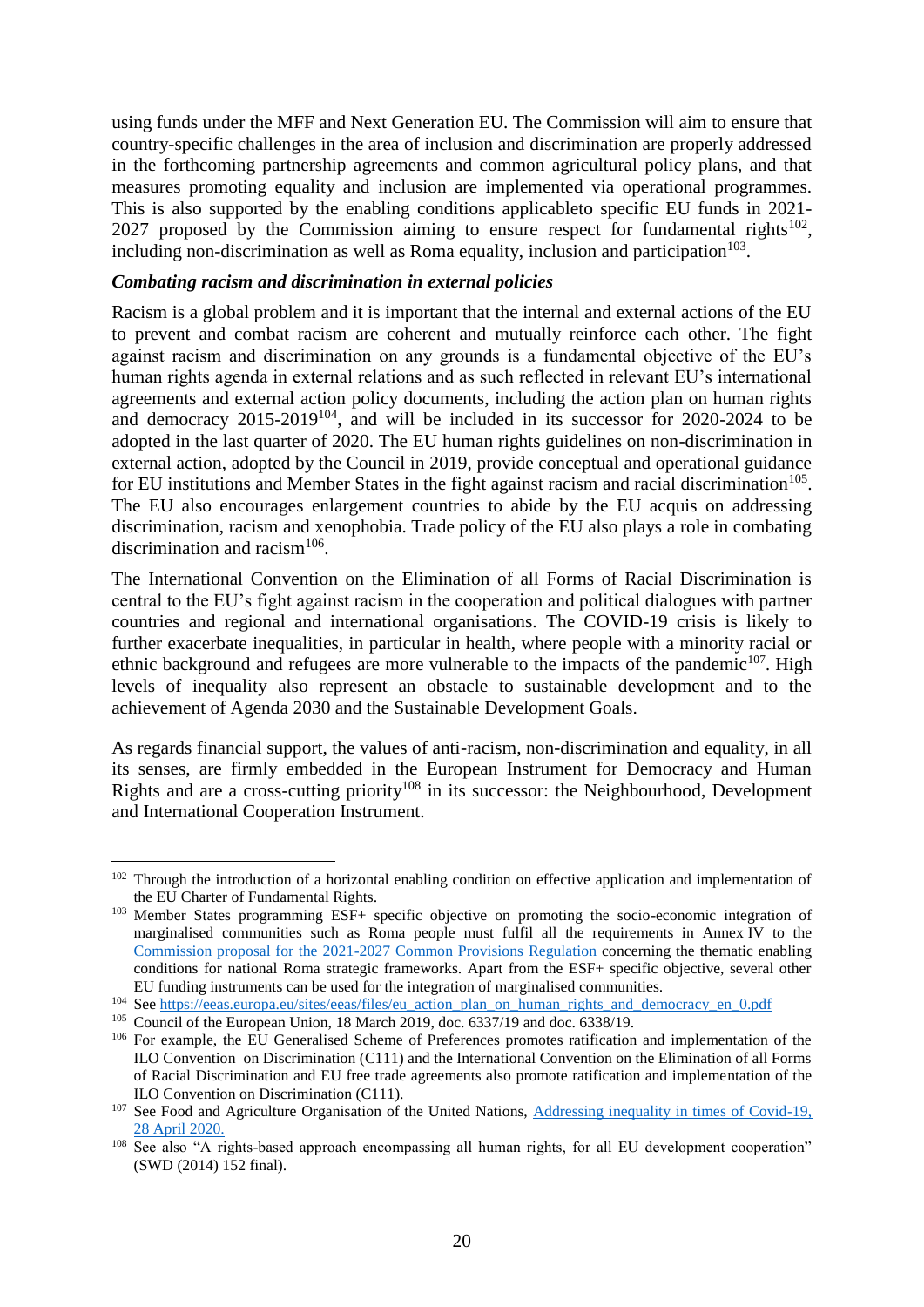Rising inequalities are a global phenomenon, making it increasingly important to build international partnerships to address these challenges jointly and coherently. Building on this robust external action framework, the Commission and the High Representative will seek to further strengthen partnerships with key international, regional and bilateral partners towards a new revitalised approach to the anti-racism agenda.

The Commission will:

- put forward the main principles and elements required to produce effective national action plans against racism by the end of 2021, as a result of a joint work with Member States authorities;
- issue a first report on the implementation of national action plans by the end of 2023;
- launch an annual designation of European capital(s) of inclusion and diversity;
- organise a high-level event on the consideration of racial and ethnic origin in private companies' diversity strategies in spring 2021;
- together with the High Representative seek to further strengthen partnerships with key international, regional and bilateral partners towards a new revitalised approach to the anti-racism agenda.

The Commission encourages Member States to:

- adopt national action plans against racism by the end of 2022;
- ensure that civil society representatives and equality bodies are involved in the design, implementation and evaluation of national action plans against racism.

# **3.3 Positive action by the EU: listening and acting**

Positive action can play an important role in redressing the lack of substantive equality in societies: formal equality alone may not address the specific needs of certain groups of people. Action can be taken to offset the disadvantages to which people with a minority racial or ethnic background are exposed. EU law does not prevent Member States from adopting specific measures to avoid, or compensate for, disadvantages linked to discrimination on grounds of racial or ethnic origin where there is provision for protection.

Member States are also encouraged to identify ways to promote duties to integrate equality considerations into the day-to-day business of **public authorities**. Legal duties on the public sector to promote equality in a proactive and systematic manner, also referred to as **statutory equality duties**<sup>109</sup>, place equality at the heart of public policy. They are relevant to public authorities as policy-makers, service providers, employers and procurers of goods and services. Such duties have been found<sup>110</sup> to enable effective and proactive approaches to the elimination of discrimination and the promotion of equality. The Commission will continue to facilitate the sharing of good practices among the Member States in legislating for and implementing statutory duties.

<sup>&</sup>lt;sup>109</sup> Statutory duties include preventive duties requiring organisations to establish systems and processes to prevent discrimination, institutional duties requiring organisations to establish systems and processes to promote equality for employees and service users, and mainstreaming duties requiring public authorities to have due regard to the need to promote equality in legislating, budgeting, regulating, and policy making

<sup>&</sup>lt;sup>110</sup> See Crowley N., Making Europe More Equal: A legal duty?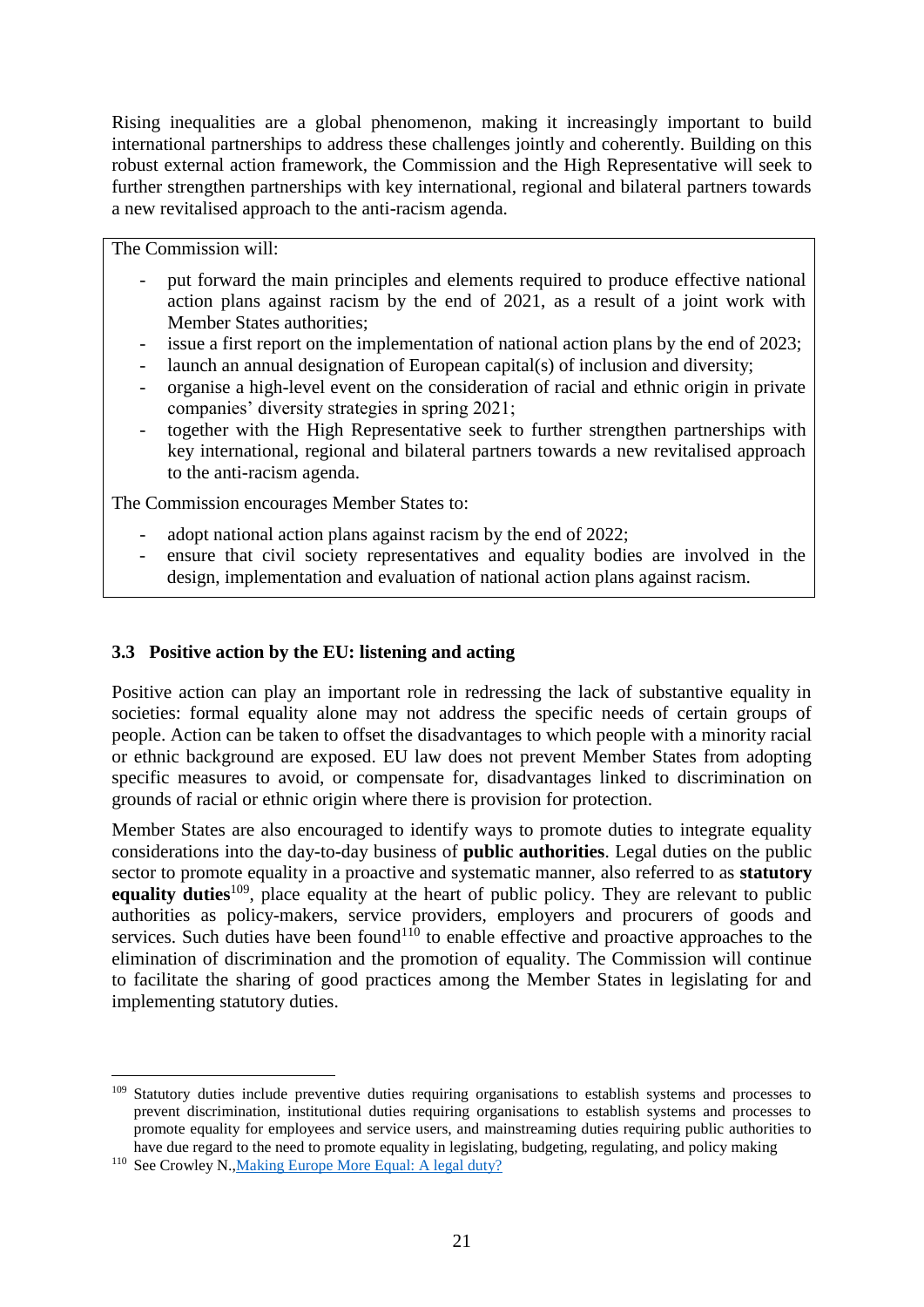### *Inclusive democracies*

Leading up to the 2019 elections to the European Parliament, there was increased awareness of the hurdles to democratic participation and representation for groups susceptible to marginalisation, such as people with a minority racial or ethnic background<sup>111</sup>. Legal and administrative challenges, accessibility barriers and institutional difficulties stood in the way of inclusive democracy. The report on the **2019 elections to the European Parliament**<sup>112</sup> concluded that there was still progress to be made. The Commission signalled its intention to work with European political parties, the European Cooperation Network on Elections and civil society to improve participation<sup>113</sup> and this will be part of the work under the European democracy action plan and the Commission's forthcoming report on EU citizenship. This is also an area where data collection on democratic participation of minorities would be key, to identify the scale of the problem, in full compliance with fundamental rights and data protection requirements<sup>114</sup>.

# *New structures to listen and learn: a permanent framework for exchange*

In her political guidelines, President von der Leyen stressed that "*we may have different beliefs, we may belong to different minority groups but we have to make sure we listen to each other, learn from each other and embrace this diversity*." Policy-makers in EU institutions and Member States need to engage with and learn from people experiencing everyday racism. The Commission will prioritise listening to those affected and will implement and monitor this action plan with the involvement of people experiencing racism and discrimination. To that end, it foresees **regular consultation and dialogue** with Member States, equality bodies and local level representatives as well as with civil society organisations that represent the concerns of the individuals affected. These dialogues will not only cover the targeted measures announced in this action plan, but will also be central to the work of mainstreaming the perspectives of people with a minority racial or ethnic background into all EU policies.

This means reaching out to and engaging more with **civil society** actors on the ground**.** The Commission will regularly, and at least twice a year, meet with civil society organisations active in the fight against racism at European, national and local levels to take stock of progress in the fight against racism. This dialogue should also include representatives of diaspora networks, social partners<sup>115</sup>, political parties, businesses, education and training providers, social workers, healthcare professionals, academia, cultural and sports organisations as well as youth-based organisations. It should in particular give a voice to grassroots actors who have first-hand expertise and experience for defining the right way forward.

<sup>&</sup>lt;u>.</u> <sup>111</sup> See https://ec.europa.eu/info/sites/info/files/eu-citzen\_-\_type\_a\_report\_-\_infographics\_-\_a4\_full.pdf

<sup>&</sup>lt;sup>112</sup> [Report on the 2019 elections to the European Parliament](https://ec.europa.eu/info/sites/info/files/com_2020_252_en_0.pdf) (COM(2020) 252 final).

<sup>&</sup>lt;sup>113</sup> The Commission will organise a workshop on elections to exchange and foster best practices on inclusive democracy with the aim of candidate lists that reflect the diversity of our societies. This workshop is planned for 2022 to inform the next European parliamentary elections in 2024.

<sup>&</sup>lt;sup>114</sup> The European Cooperation Network on elections will meet in September 2020 to launch a discussion on better data collection. The outcome of this will form part of the 2020 EU Citizenship Report planned for the fourth quarter of 2020.

<sup>&</sup>lt;sup>115</sup> The Commission and the economic and social partners have renewed their commitment to the integration of refugees and migrants (Joint Statement renewing the European Partnership for Integration of 7 September 2020) and highlighted the specific challenges faced by migrants and refugees with the COVID-19 crisis, notably that the risk of rising racism and xenophobia may represent additional obstacles to their participation in the labour market and in society at large. See: [https://ec.europa.eu/home-affairs/what-we](https://ec.europa.eu/home-affairs/what-we-do/policies/legal-migration/european-dialogue-skills-and-migration/european-partnership-integration_en)[do/policies/legal-migration/european-dialogue-skills-and-migration/european-partnership-integration\\_en.](https://ec.europa.eu/home-affairs/what-we-do/policies/legal-migration/european-dialogue-skills-and-migration/european-partnership-integration_en)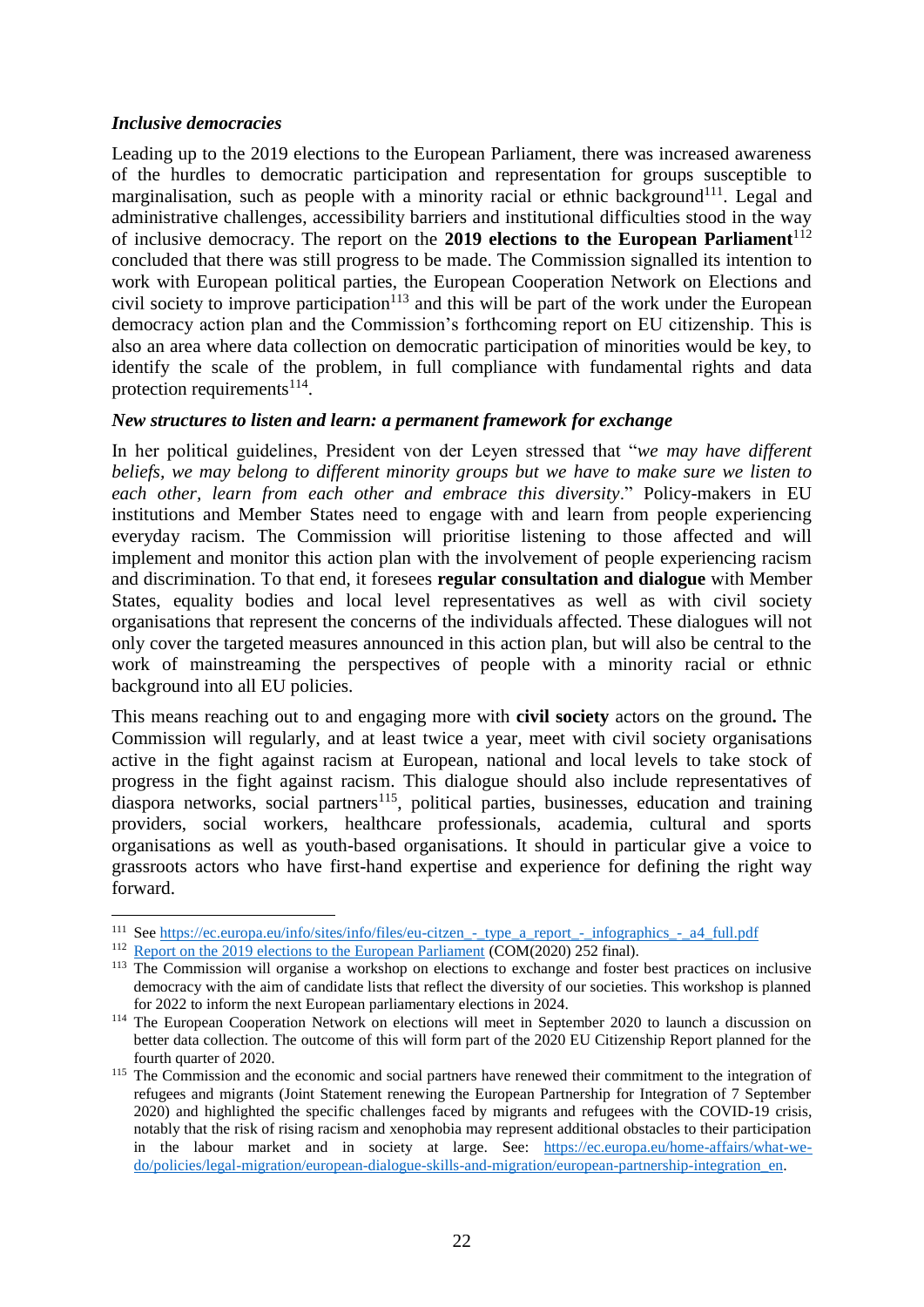As regards **experts**, the implementation of the action plan should become an important focus of existing high level groups<sup>116</sup>. These will provide fora for discussion, exchange and strengthened coordination and cooperation between national authorities, civil society and equality bodies.

Moreover, the Commission will appoint a **coordinator for anti-racism**. The coordinator will liaise closely with people with a minority racial or ethnic background and relaytheir concerns to the Commission. The coordinator will interact with Member States, the European Parliament, civil society and academia to strengthen policy responses in the field of antiracism. In addition, the coordinator will join forces with Commission services to implement the Commission's policy on preventing and combating racism.

The Conference on the Future of Europe will offer citizens from all walks of life and every corner of our Union the opportunity to discuss what matters to them, including fundamental rights and EU values which are central to our Union and its future.

The fight against racism in the EU calls for the highest political attention. The Commission will organise a **summit against racism** with the involvement of EU Institutions, Member States, civil society, equality bodies and grassroots organisations. The Summit will be organised around the **International Day for the Elimination of Racial Discrimination** on 21 March 2021 and this day will be marked each year by the Commission.

The Commission will:

1

- strengthen its dialogue with Member States, equality bodies, civil society organisations and local level representatives for the implementation of this action plan;
- appoint a coordinator for anti-racism;
- organise a summit against racism in spring 2021.

The Commission encourages Member States to:

- adopt specific measures to avoid, or compensate for, disadvantages linked to discrimination on grounds of racial or ethnic origin where there is provision for protection;
- identify ways to promote duties to integrate equality considerations into the day-today work of public authorities.

# **4. The EU's own human resources**

The European Commission, as an employer, has to lead by example. To be a modern organisation, the Commission needs a workforce which is representative of our society as a whole.

New actions<sup>117</sup> will be implemented under this Commission's mandate to promote diversity and ensure a discrimination-free and an inclusive workplace for all people, irrespective of

<sup>116</sup> Notably the High level group on combating racism, xenophobia and other forms of intolerance and the High level group on non-discrimination, equality and diversity.

<sup>&</sup>lt;sup>117</sup> A number of actions have already been implemented under the Commission Communication on A better [workplace for all: from equal opportunities towards diversity and inclusion](https://ec.europa.eu/info/sites/info/files/communication-equal-opportunities-diversity-inclusion-2017.pdf) (C(2017) 5300 final).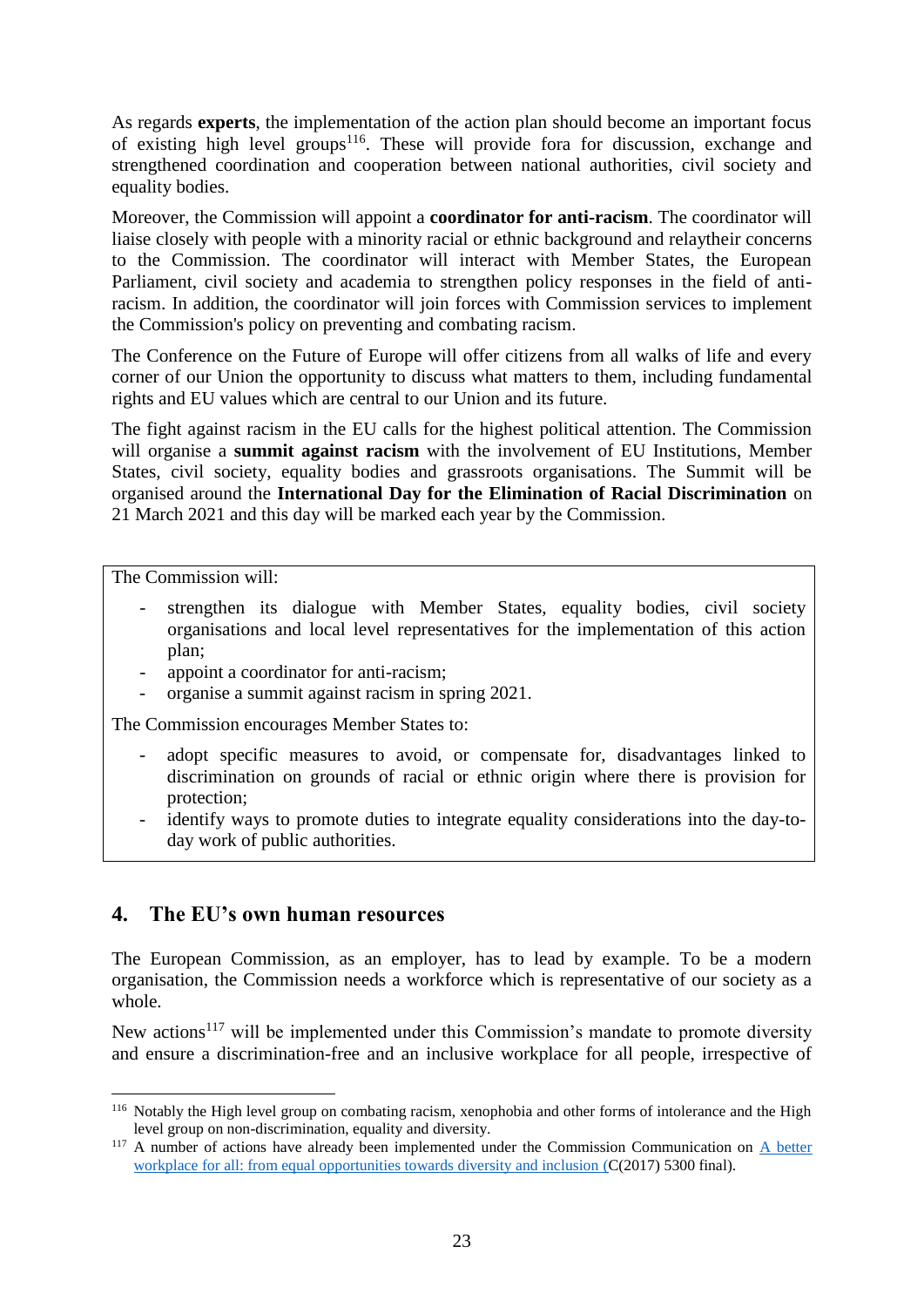their racial or ethnic origin or skin colour. All these actions will form part of a wider set of measures in the forthcoming **hman resources strategy** that will shape the modernisation of the Commission as a public administration. **A Diversity and Inclusion Office** will be created within the Directorate-General for Human Resources and Security to oversee the development and implementation of all relevant actions. The office will also ensure a "one stop shop" for all experts and services thatcontribute to advancing diversity, equality and inclusion across all Commission departments.

**Data on the diversity of the Commission staff will, for the first time, be collected** via a dedicated diversity and inclusion survey, which will be voluntary and anonymous. Its results will pave the way for evidence-based policies and measures under the human eesources strategy. The survey will cover all categories of staff, and target all possible grounds of discrimination including data on racial and ethnic origin of the staff, in full compliance with data protection rules. It will serve as a basis for measuring progress in the future. Other EU institutions and bodies could take similar steps<sup>118</sup>.

The commitment to foster diversity applies to all levels of the organisation and therefore cover staff from all function groups and grades. The recruitment and selection processes in EU institutions are key instruments in this respect.

While the **selection process** is merit-based and follows an equal opportunities policy, greater diversity needs to be supported among candidates. A strategy will be put in place in the next six months for targeted communication<sup>119</sup>. By the end of 2020, the European Personnel Selection Office (EPSO) will launch a call to encourage cooperation with different expert organisations and associations representing minorities, and a **network of diversity partner organisations** set up to receive information on job opportunities and competitions. This network will also be critical for better understanding the existing disincentives to considering EU institutions as potential employers. An **equality and diversity monitoring tool** will be developed, in cooperation with Member States, to identify potential gaps in applicants, possible blocking factors and how these might be addressed.

In order to further strengthen prevention of any potential discrimination in the **recruitment process,** human resources professionals will participate in **mandatory training on unconscious bias** and will acquire further specialisation in headhunting and interview techniques. This will be backed up by **equality and diversity screenings** of recruitment processes, procedures and tools in order to identify any potential risk of bias or discrimination and the remedial actions needed. The Commission is firmly committed to take all appropriate actions to ensure effective remedy of the issues identified by the equality and diversity screenings.

The Commission's commitment to diversity also extends to the Commission's blue book traineeship programme<sup>120</sup>. The Commission will run an equality and diversity screening of the entire programme with the aim to **present in 2021 a strategy** with specific objectives in terms of representation of applicants with a minority racial or ethnic background. These objectives will apply to the calls for applications to be launched in 2022.

<sup>&</sup>lt;sup>118</sup> The European External Action Service has already expressed its intention to join this dedicated survey.

<sup>119</sup> This will include harnessing EU career student ambassadors and the 'Back to School/University' programme in promoting the EU career option amongst students from minority ethnic or racial backgrounds. A masterclass on diversity will take place by the end 2020 and will gather 185 EU careers ambassadors from 140 universities across Europe.

<sup>&</sup>lt;sup>120</sup> Commission Decision C(2005) 458.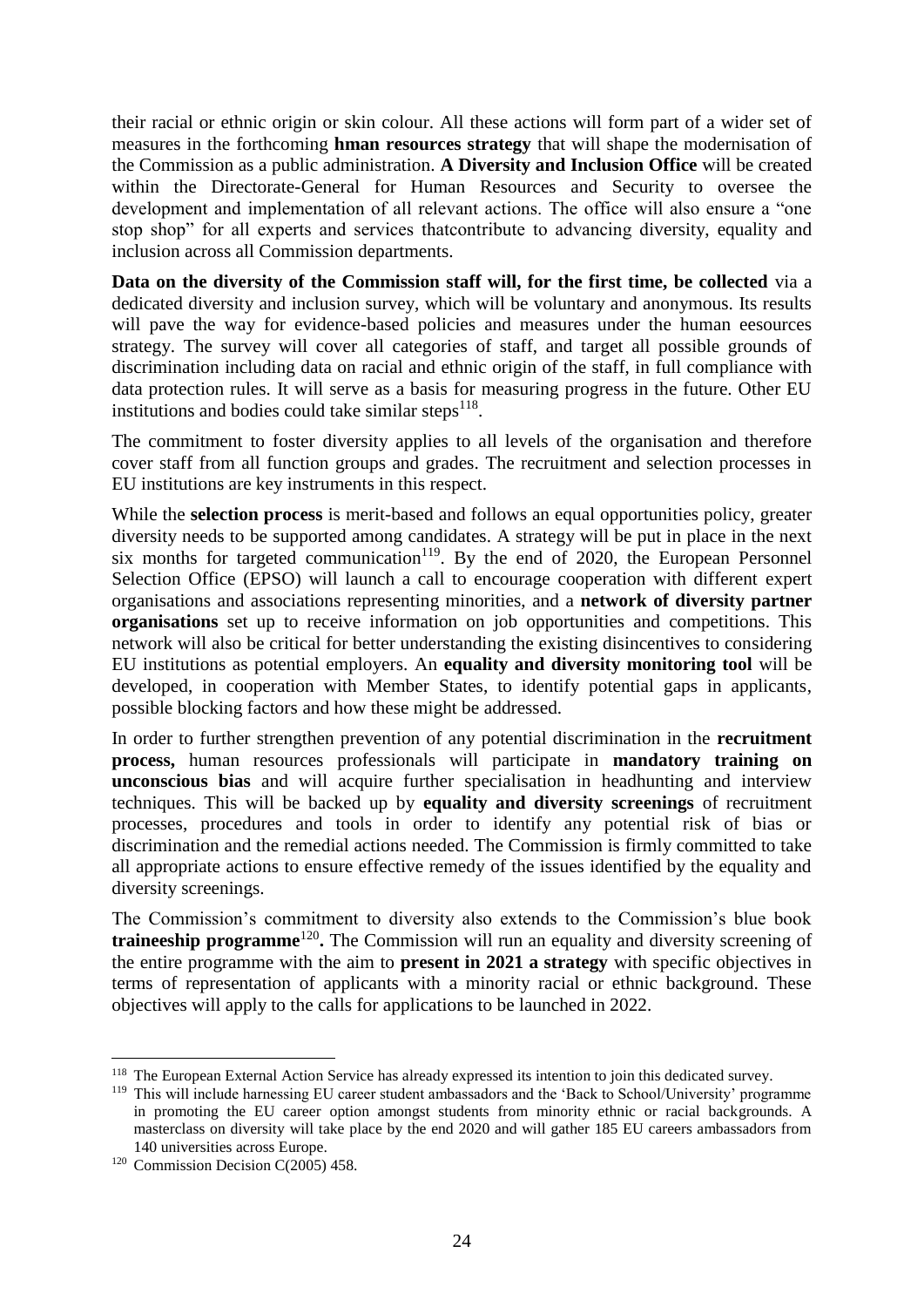Taking additional steps to broaden the diversity of Commission staff would, however, be undermined if the workplace itself is not fully inclusive. The Commission will implement additional measures towards a culture of inclusiveness. The pivotal role of senior and middle managers will be underlined, including by making the **diversity and inclusion charter** of the Commission<sup>121</sup> an integral part of the management pledge of every service. All staff will be offered regular training on unconscious bias, including in relation to racial and ethnic origin, including in intersection with other grounds of discrimination. A dedicated **internal communication campaign** will cover all aspects of diversity and inclusion, including on racial and ethnic origin. Dedicated awareness-raising actions for staff, such as staff events or articles, will be organised as part of the EU activities to mark key commemorative days linked to racism. In 2021, the event will take the form of a workshop on "Breaking the silence on racial and ethnic diversity" with personal stories of managers and staff members from various racial or ethnic backgrounds.

In tandem with preventive actions, cases of discrimination, inequality or intolerance during the recruitment process or in the workplace will continue to be rigorously followed up. This means that applicants and staff members should feel safe to report any possible **unfair, discriminatory or hostile practices**. The Commission's policy framework on harassment is under review and will provide a framework to tackle all forms of unwelcome workplace behaviours, including those rooted in racial discrimination.

The Commission will **benchmark all its actions** to advance diversity and inclusion against other public administrations, international organisations and private companies and will engage inregular dialogue with other EU institutions. Priority attention will be paid to actions specific to applicants and staff with a minority racial or ethnic background.

The Commission will perform an assessment of the effectiveness of the actions undertaken to enhance the racial and ethnic diversity of its staff by 2023.

The Commission will:

- lead by example as an institution by taking steps to significantly improve the representativeness of Commission staff through measures targeting recruitment and selection;
- invite other EU institutions to take steps in line with those of this action plan in order to foster diversity and inclusion in their respective workplaces.

# **5. Conclusion**

Racism strikes at the heart of EU values. Furthering the fight against racism in the EU is a shared responsibility and requires joint, resolute and ongoing efforts. The EU institutions, Member States and EU agencies, in partnership with civil society organisations, social partners and the private sector, must work together to make concrete progress towards eliminating this scourge from our societies.

The Commission invites all relevant actors and stakeholders to engage in an open, honest and continuous dialogue to help inform the further development and implementation of policies to counter racism. As part of this dialogue, the EU institutions and Member States need to bring

<sup>&</sup>lt;u>.</u> <sup>121</sup> See Commission Communication C(2017) 5300.